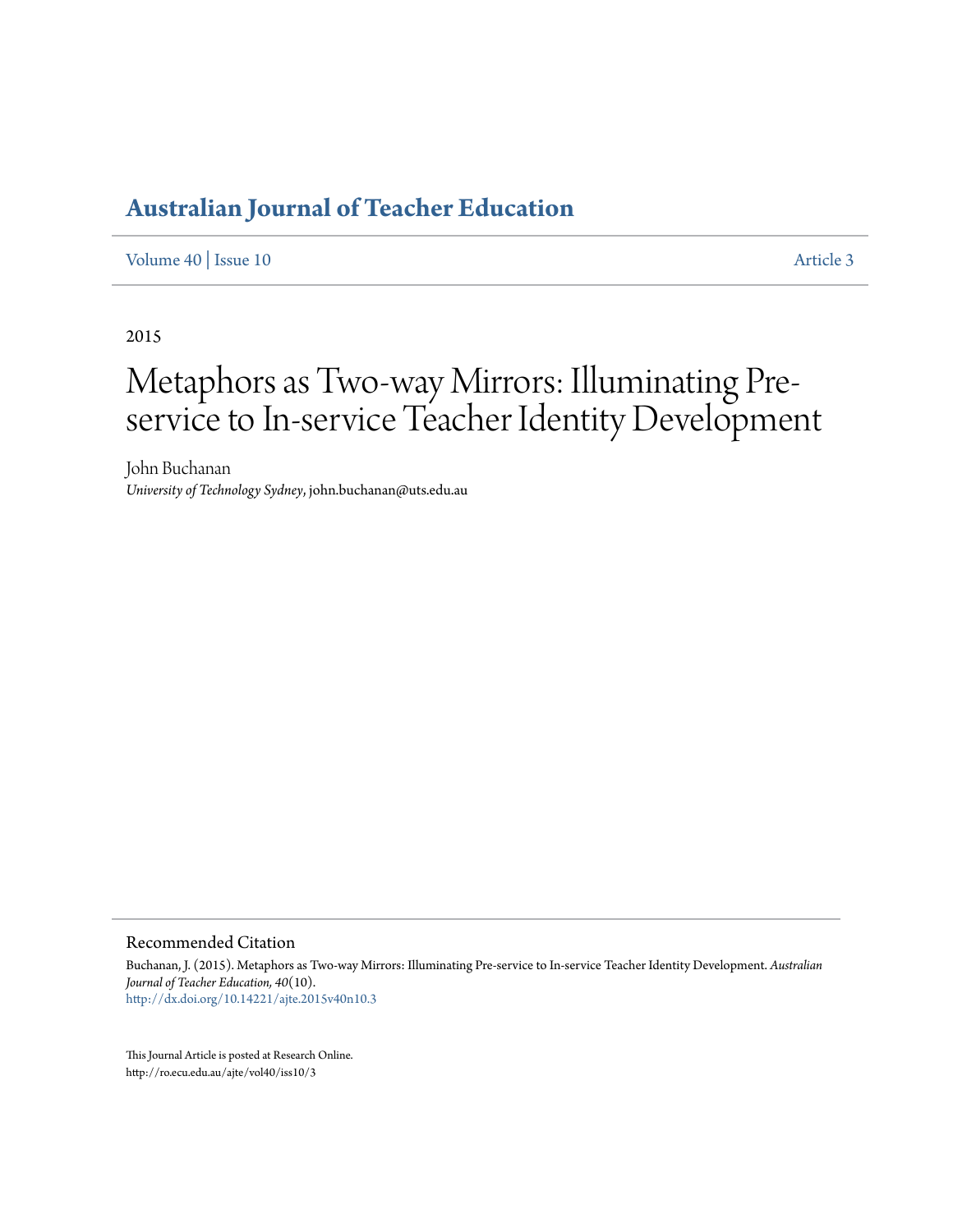# **Metaphors as Two-way Mirrors: Illuminating Pre-service to In-service Teacher Identity Development**

John Buchanan University of Technology Sydney

*Abstract: The transition from pre-service to in-service can be difficult for teachers. One means of looking into the minds and hearts of such teachers is to elicit the metaphors they adopt for themselves. Previous studies have indicated that during this transition much of the confidence, idealism and optimism of teacher metaphors is displaced by bleak and defeatist visions. These changes are usually explained by 'praxis shock' – a result of unrealistic prior views of teaching and equally unrealistic workloads and challenges. This research project asks if metaphors might reveal more about pre-service teachers' views and vulnerabilities, and help avert or mitigate problems encountered in the early years. Metaphors provided by one cohort of pre-service teachers were distinguished according to 'locus of pedagogy' (student-centred or teacher-centred) and 'degree of agency/efficacy' in an attempt to gauge perceptions of control in the profession. The results have implications for incoming teachers, teacher educators and the profession.*

## **Introduction**

*A candle that consumes itself to light the way for others.* Teacher metaphor (source unknown)

The transition from pre-service to in-service teaching can be an uncertain and confronting time (e.g. Ingersoll, 2012; Buchanan, 2011), albeit one leavened with stimulation, new experiences and possibilities. Teachers simultaneously deal with multiple challenges of pedagogy, classroom management and administration, school politics and culture. Some beginning teachers appear to be ambushed and overwhelmed by their new circumstances. This study asks why and how this might be so, and what, if any, changes in new teachers and in their profession, might ease new teachers' entry into the profession. The study asks if metaphors elicited from pre-service teachers can be predictive, and can show the way to averting or alleviating some of the difficulties of the early years. The study draws on an illustrative example of one cohort of pre-service teachers who provided metaphors representing themselves as teachers.

Encouraging teachers to explore and discuss their metaphors for teaching can offer valuable insights into what they see as important, essential or harmful to their work. This may serve as a predictor of behaviour and decision-making on teachers' part. A study of teacher metaphors can help in understanding conditions necessary or optimal for successful 'apprenticeship' into fulltime teaching, such as a sense of belongingness (Johnson et al., 2014). As such, it can inform the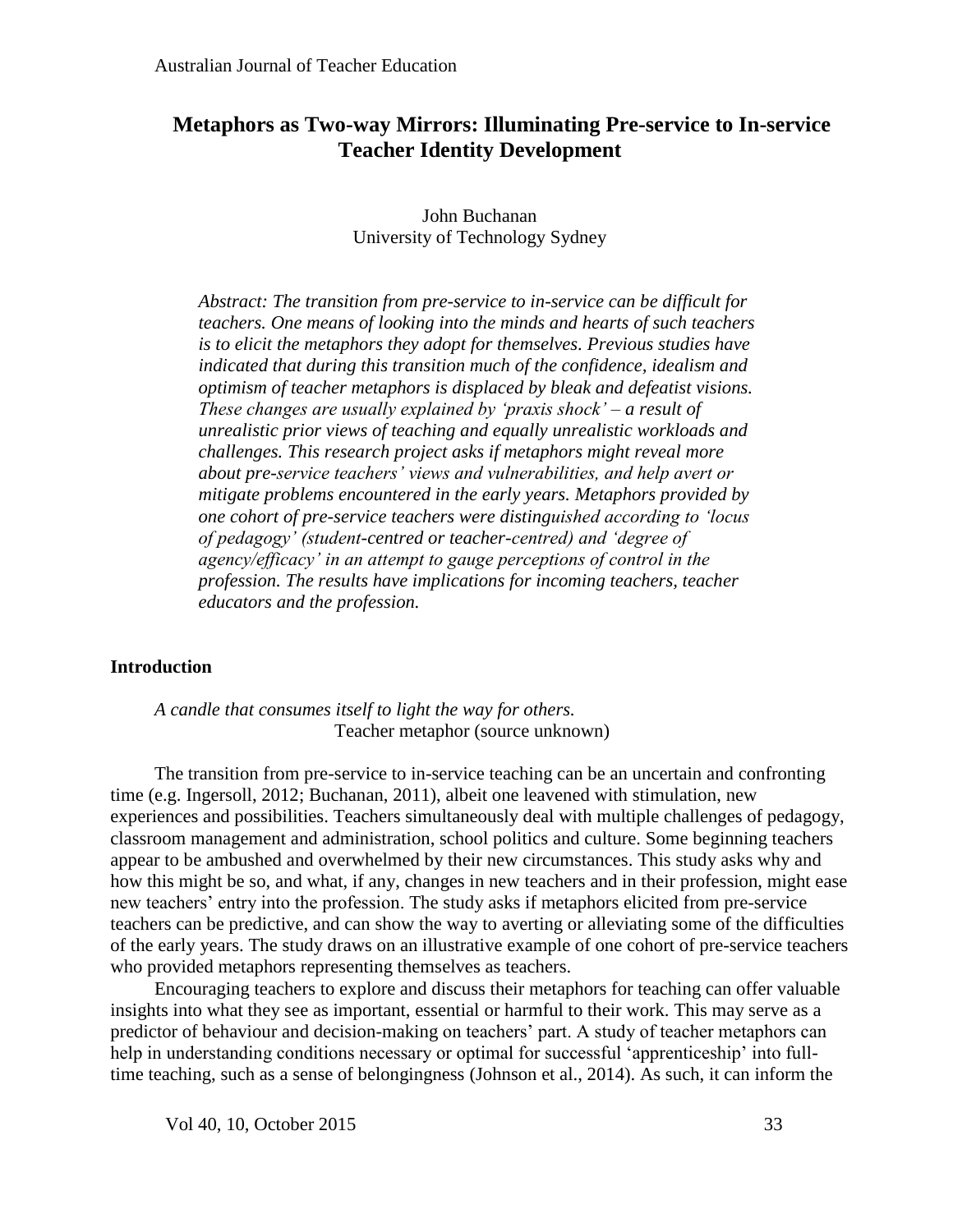profession in terms of providing optimal conditions for retaining effective teachers and their effectiveness, and for enhancing teacher morale. In short, metaphors can help teachers and teacher educators look in and look out.

#### **Literature Review The Contribution of Metaphors**

Eliciting teachers' metaphors for themselves as teachers sheds light on their thinking about their "self-as-teacher" (Bullough, 2001, p. 64), their "teacher ideals" (p. 49) and their profession (Bullough & Knowles, 1991). Eren and Tekinarslan (2013) view metaphors as "crucial structures of the human mind" and define them as "the mental structures reflecting individuals' self-related beliefs, emotions and thoughts by means of which they understand and act within their worlds" (p. 435), in this case, their teaching worlds. Patchen and Crawford (2014, p. 287) describe metaphors as "the compasses of our consciousness, the dynamic divining rods that show us what we need to see, when we need to see it". Metaphors contribute to "producing coherence and … making sense of life" (Bullough, 2001, p. 64).

Metaphors can serve multiple metacognitive and meta-affective purposes; they draw out teachers' "internal thinking, reflection and emotional state", in their work contexts (Johnson et al., 2014, p. 541). As with good educational practice, metaphors enable us to simplify the complex and reify the abstract (Eren & Tekinarslan, 2013), to position the teacher within her/his social and professional context (Bullough, 1997; Pinnegar, Mangelson, Reed, & Groves, 2011), and to capture a glimpse of the future, idealised or otherwise. As such, metaphors are "improvementaimed" (LaBoskey, p. 2004, p. 817), and have the capacity to help us grow into our 'best selves'. They also serve a purpose in "demystifying and making explicit personal knowledge so that it can be articulated to others" (Thomas & Beauchamp, 2011, p. 763), as well as to the self, thereby enhancing self-understanding (Kelchtermans, 2009). Kelchtermans cautions, however, against essentialism, assuming a true, definitive self.

Metaphors offer a "window into some of the psychological aspects of self" (Loughran, 2004, p. 7), and can bring to the surface the "covert systems" (Fives & Buehl, 2012, p. 479) of teachers' implicit beliefs and assumptions. They can serve to help "beginning teachers to come to terms with themselves as teachers" (Bullough, 1992, p. 250); as "successful 'muddlers'" (p. 251) in the "messy" and "murky" world that is teaching (Fives & Buehl, 2012, p. 471). As such, metaphors can serve a purpose of assessment, or diagnosis, of individuals and groups, and of their circumstances, and their understandings and sense-making thereof, a "snapshot or a glimpse of the ideas, values and beliefs of the teacher" (Tannehill & MacPhail, 2014, p. 151); they "tap into areas beyond [teachers'] conscious recognition, shedding light on the inner realities and perceptions that shape their instruction" (Patchen & Crawford, 2011, p. 286-287).

The exploration of chosen metaphors can light the way towards understanding teachers, as well as their nature and identity, which could be described as their 'character in context' (see Anspal, Eisenschmidt & Löfström, 2012). Beauchamp and Thomas (2009) recognise the complexity of understanding teacher identity, or pre-service teachers' "complex, varied and parallel understandings" (Northcote & Featherstone, 2006, p. 257) . It is mediated by context and relationships (Rodgers & Scott, 2008). It is a meaning-making enterprise that is inconstant, and yet, according to Akkerman and Meijer (2011), seeks stasis. This raises questions as to how a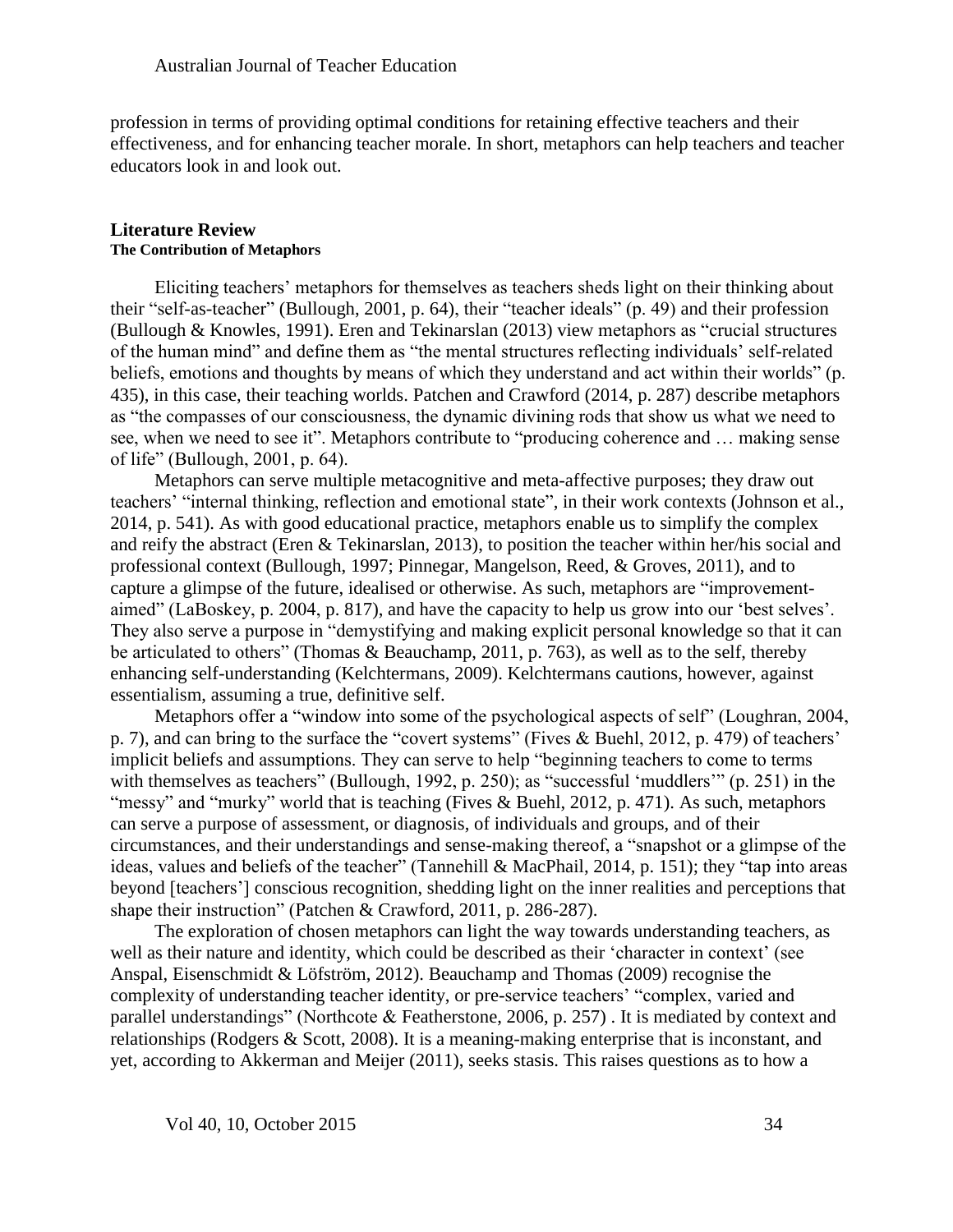struggling or successful beginning teacher might fare in either more favourable or more challenging circumstances, and how their teacher-metaphor choice might reflect this, or even shape it. Beauchamp and Thomas (2011) view teacher identity as both product and process, and as disruptive and destabilising. They identified agency and community as the two major players in the determination and formation of teacher identity; as well as the teacher's acceptance within it (see also Etelälpelto, Vähäsantanen, Hökkä, & Paloneimi, 2014). Teacher identity development accompanies and illuminates teacher socialisation (Bullough, 1997).

At the very least, studying teacher metaphors serves as healthy reflective practice (Tannehill & MacPhail, 2004; Northcote, 2009). Metaphors are commonly used teaching devices (e.g. Aubusson, Harrison, & Ritchie, 2006). Teachers are likely to become more adept at self-analysis through exploration of their metaphors, applying the maxim of "pedagogue, teach thyself" (Buchanan, 2006, p. 134). Like two-way mirrors, or looking through a train window at night, metaphors can provide an image of something beyond, while also reflecting back an image of oneself, hence the title of this paper. Eliciting metaphors arguably constitutes a learner-centred process for the developing teacher, permitting exploration, investigation and assessment from the learner's (teacher's) standpoint. Metaphors are also generative of creativity and imagination; use of metaphor may prompt teachers to explore new ways of using them as a teaching device. Boud and Hager (2011) counsel, however, that the elicitation of metaphors does not necessarily ensure deep reflection.

#### **Illuminating the Individual and the Profession**

It appears that there is a dynamism if not a tussle between personal and professional identities, between the ideal "myth of self" (Tannehill & MacPhail, 2014, p. 152), and real identities, as well as, potentially, between pre- and in-service identities. As Thomas and Beauchamp (2011) observe, discussion of metaphors tends to expose not just the 'what' of teaching, but the 'who' pertaining to teachers: who I am, who I want to be, who I should be. Alsup (2006) investigated the link between teachers' personal and professional identities. These multiple, morphing identities permit conversations among themselves, for instance between the actual and the "ought self" (Thomas & Beauchamp, 2011, p. 179), or possible self (Hamman et al. 2013); between the cognitive and the affective (Eren & Tekinarslan, 2013), and between the inner person and their context (Rouhotie-Lyhty, 2013). As part of his discussion of "teacher thinking", Kelchtermans (2009) refers to "a personal interpretive framework: a set of cognitions, of mental representations that operates as a lens through which teachers look at their job, give meaning to it and act in it"  $(p. 260)$ .

Teachers' metaphors can also illuminate the teaching profession, its practice and the understanding thereof. Northcote (2009, p. 69) establishes a strong case for a "beliefs-practice nexus". This is likely to be instructive for the designers of the metaphors, for the profession, and for teacher educators. Northcote (2009) also notes, however, that the two, teacher beliefs and practice, have tended to be studied in isolation. An examination of common metaphors can identify popular "cultural myths" (Pinnegar et al., 2011, p. 640) of teaching. Understanding teachers' metaphor choices can also assist in understanding how teachers interpret their teachingworlds. Exploring metaphors can help to promote resilience, assisting teachers to respond positively to the demands of the profession (Beauchamp & Thomas, 2011). There is scope, however, for criticism of current approaches to increasing resilience, addressing beginning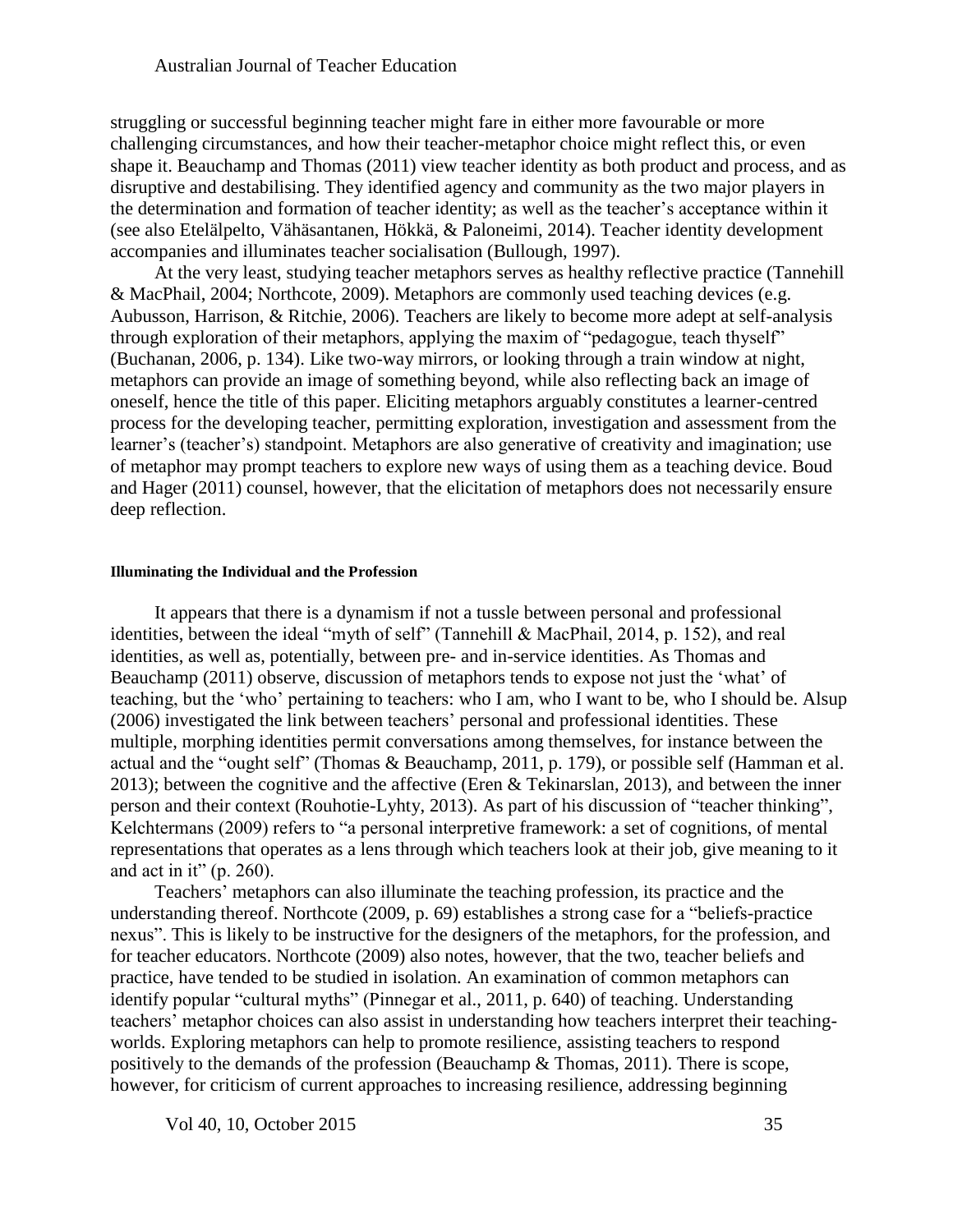teachers' perceived deficiencies, while failing to address causes of demoralisation inherent in the profession. Johnson et al. (2014) refer to a practice, if not a culture, of ignoring beginning teachers' problems, or ascribing blame to the neophytes themselves. This could be seen as a case of the profession failing to apply its corporate knowledge about learning, to the newcomers in its field, and failing to acknowledge these newcomers' status as learners and knowers. Johnson et al. (2014) extol the virtues of schools they encountered that "provided a supportive learning environment for *teachers* as well as students" (p. 539, emphasis in original). Schuck et al. (2010) found that early career teachers coped well with high levels of challenge in their work, while ever it was accompanied by high levels of support.

Undertaken collectively, the elicitation of teacher metaphors also has the potential to elucidate patterns, if any, of the kinds of people attracted to teaching, and what attracts them. As Kelchtermans (2009) points out, "Who I am in how I teach is the message" (p. 259). Examination of changing metaphors can also provide an evaluation of professional development, mentoring and support, school culture and the like, and how these might fit better with the needs of teachers (Fives & Buehl, 2012).

#### **Metaphors and Progression into Teaching**

Northcote and Featherstone (2006) noted that their students' metaphors transcended the concerns typical of pre-service teachers, and ventured into the concerns of teachers. They note that this may be an exception to the rule, however. Beauchamp and Thomas (2011) found that as teachers entered the profession, the metaphors they offered pertained primarily to their classrooms and less to their broader role in a community of teachers. They speculate that this might be because these teachers are struggling for professional survival, and have little vision and energy for their broader responsibilities and erstwhile aspirations (see also Thomas and Beauchamp, 2011). The images chosen by Eren and Tekinarslan's (2013) pre-service participants are notable for their optimism, arguably to the point of naivety (see also, Bullough, 1997; 2001). Participants' similes included: a tree, a mother (nurturing students) the sun, and a lighthouse (guiding students). Similarly, Pinnegar, et al. (2011) found pre-service teachers' metaphors to be "confident, selfassured and optimistic" (p. 639). Teachers' responses might be driven in part by a desire to provide 'right answers' even in an anonymous survey with a known audience limited to one. A consequence of this might be potential demoralisation of other early career teacher readers of these metaphors, peers who feel less idealistic about their chosen profession or less confident their ability to 'fill their own shoes'.

The contrast between pre-service and in-service teachers' metaphors is typically dramatic. Standing in stark relief against Eren and Tekinarslan's images above, Craig's (2012, p. 90) practising-teacher participant's metaphor was that of a "butterfly under a pin", which poignantly captures an erstwhile vision and the dream shattered. The catalyst or accoutrement for this change in image was the participant teacher's developing sense of self as a (mere) curriculum implementer. This descent into pessimism in the early years of service may not entirely be harmful in the long term; it may be a necessary part of the personal and professional learning and development process.

A simultaneous embrace of inconsistent or contrary views appears possible for pre-service teachers (Northcote, 2009), a condition known as "wobbling" (Fives & Buehl, 2012, p. 484) or "mixing metaphors" (Patchen and Crawford, 2011, p. 288). Fives and Buehl contend that such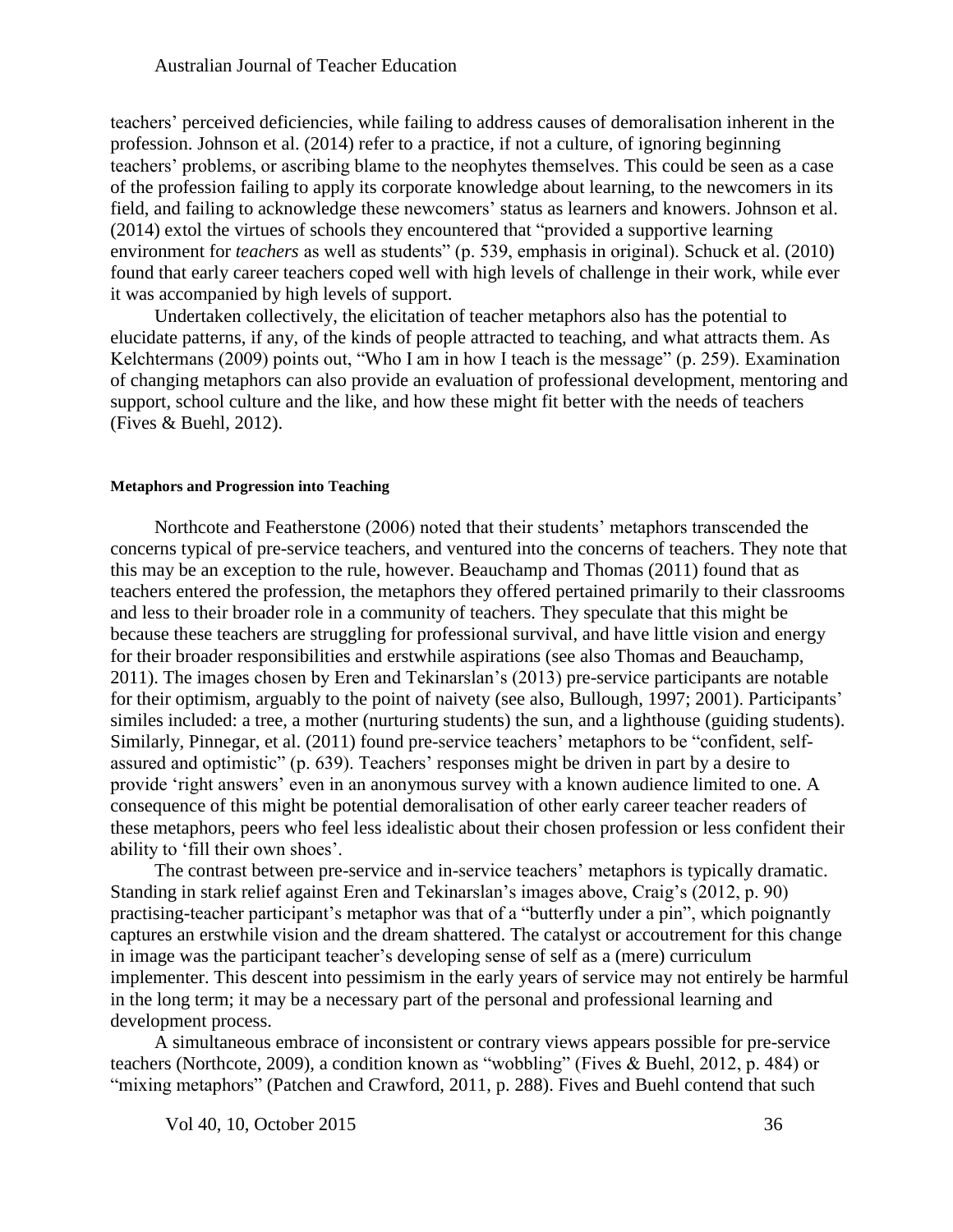wobbling might be the birth pangs of a more sophisticated, coherent, belief system (see also Bullough, 2001). And yet, a progression or regression to more gloomy visions of teaching should avoid becoming a retreat or excuse from innovative approaches and idealism (Ruohotie-Lyhty, 2013). Another change, noted by Tannehill and MacPhail (2014), was a progressive de-centring of the teacher as the focus of the pedagogical transaction, to recognise the learner's role in the learning contract. Similarly, Anspal, Eisenschmidt, and Löfström (2012) found that pre-service teachers' self-narratives emerged from being egocentric, to encompass a greater awareness of their students' needs.

Another potential rift is that between pre-service teachers' 'flourishing' metaphors for themselves, and relatively stark and dour teacher accreditation documents. This might further explain some of the regression in teacher metaphors as their architect-builders enter the profession. Kwo and Intrator (2004) refer to deficit, technocratic and corrective programs that constrain teachers in the enactment of their craft through restrictive curricula and practices, which place little confidence and trust in the teacher. By contrast, they call on teachers to embrace their work with vocational passion, resilience, spirit, strength and heart. Similarly, at least some schools appear to quell the enthusiasm with which both new students and new teachers enter the profession. Kwo and Intrator (2004) warn against the tendency to regress to the routine. Rather, Tannehill and MacPhail (2014, p. 152) summon teachers to "stand outside the familiar professional ways of thinking, speaking and interacting". This applies individually and corporately.

Eren and Tekinarslan (2013) noted with some concern their participants' predilection for cognitive over affective images, observing that this may reflect participants' views of learning that are constrained to the cognitive. Such limited understanding may render these teachers less able to identify their students' affective battles with learning, or to identify with their students in such encounters. As a teacher, it is easy to become habituated to being the sole person in the room armed with relevant knowledge, and to overlook the students' affective (and cognitive) struggles with new and possibly conflicting information, concepts and contradictions, and the demands that understanding thereof places on learners.

Of all aspects of the study of teacher metaphors, none seems more striking than the above mentioned transformation from pre-service to in-service. Both the profession and its members are shapeshifters in a transitive sense; each impacts the other. For the individual, the effect is most likely miniscule on the profession, at least in the early years, and its possibility and potential can be lost on beginning teachers. As Kwo and Intrator (2004) contend, a focus on learning in the profession of teaching depends on an understanding of how teachers' inner selves make sense of, interact with, and respond to their working environments. Understanding how teacher metaphors develop through time is likely to illuminate changing teacher beliefs and teacher development in response to experience and experiences. Fives and Buehl (2012) observed that over time, "teachers' beliefs evolved from simplistic, unitary understandings to complex, multidimensional perspectives" (p. 484). Northcote and Featherstone (2006) on the other hand, noted that their preservice teacher metaphors already exhibited a more sophisticated view of teaching and learning, as "percolation, refining and enlightenment" as well as community (p. 254).

A central facet of the study outlined here was to investigate and predict why teacher metaphors might change as they do upon entry into the service, and what this might mean for teaching as a profession, and for its members. Specifically, the study examined pre-service teachers' metaphors, and how they might be used to predict, and possibly avert, some of the casualties to come.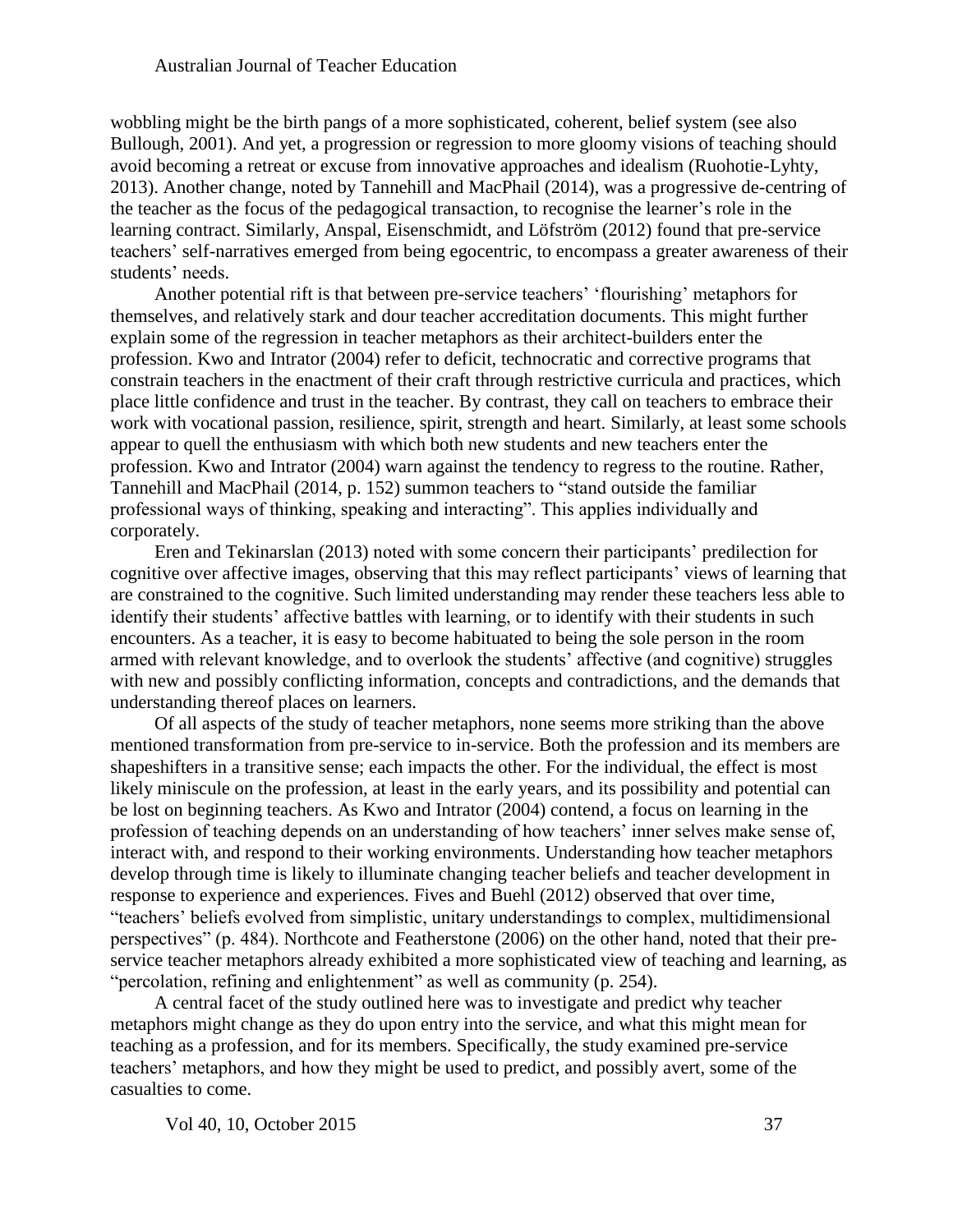#### **Conduct of the Study**

A convenience sample (Marshall, 1996) of one cohort of students in their third year of a four-year Primary education undergraduate course was asked to choose a metaphor depicting their teacher-selves. Each student was provided with a blank sheet of A4 paper as a means to express their metaphor in a form they chose. Students were invited to take the sheets home to allow more time to consider and produce their metaphor. In all, 34 metaphors were provided, of which 25 were discerned to be mutually distinct (a gardener metaphor was adopted by five students, for example). Some students provided more than one metaphor. Given that paper was the provided medium, and probably for ease of presentation, all students chose either words or drawings (rather than, say, a sculpture, photograph or model) as a medium. The task formed part of usual classroom activities, with the view of establishing a 'community of ideas' as a discussion-starter, but on the back of the sheet was a pair of boxes, either granting or denying permission to use the metaphors as research data. If the 'no' box had been ticked, use of the metaphor was to be limited to classroom discussion. All students permitted use of their metaphor, which was provided anonymously, as data.

The metaphors were examined and categorised according to 'locus of control', that is, as representing a teacher-centred or student-centred view of learning. In an attempt to determine inter-rater reliability, two colleagues were presented with the list of the metaphors, and asked to categorise the metaphors similarly; the lists were also discussed at a staff seminar. This resulted in a plotting along two continua: locus of pedagogy, and degree of agency and efficacy. These processes are discussed later, following the introductory list of metaphors. The purpose of this process was to gain insight into the pre-service teachers' views on the extent of two aspects of their control they anticipate exercising in their work, that is, their perceptions of self-efficacy (e.g. Tschannan-Moran & Johnson, 2011; Cakiroglu, Capa-Aydin, & Hoy, 2012) and agency in teaching, in the contexts of the classroom, and beyond. Bandura (2001, p. 1) associates agency closely with "the capacity to exercise control over the nature and quality of one's life". In the absence of scope for an extended discussion of agency in this paper, the above has been adopted as a working definition here. Consistent with much qualitative research, this process attempted to capture some of the "blurriness, complexity and subjectivity" (Northcote, p. 100) of phenomena such as the journey into teaching. It aims to cloak itself in authenticity (Guba & Lincoln, 1989) and verisimilitude (Tracy, 2010) among others. While the process might be replicated (or modified) the results may well be different, and can be interpreted accordingly. Nonetheless, it is conceded here that follow-up interviews with some or all students would further clarify and confirm the findings.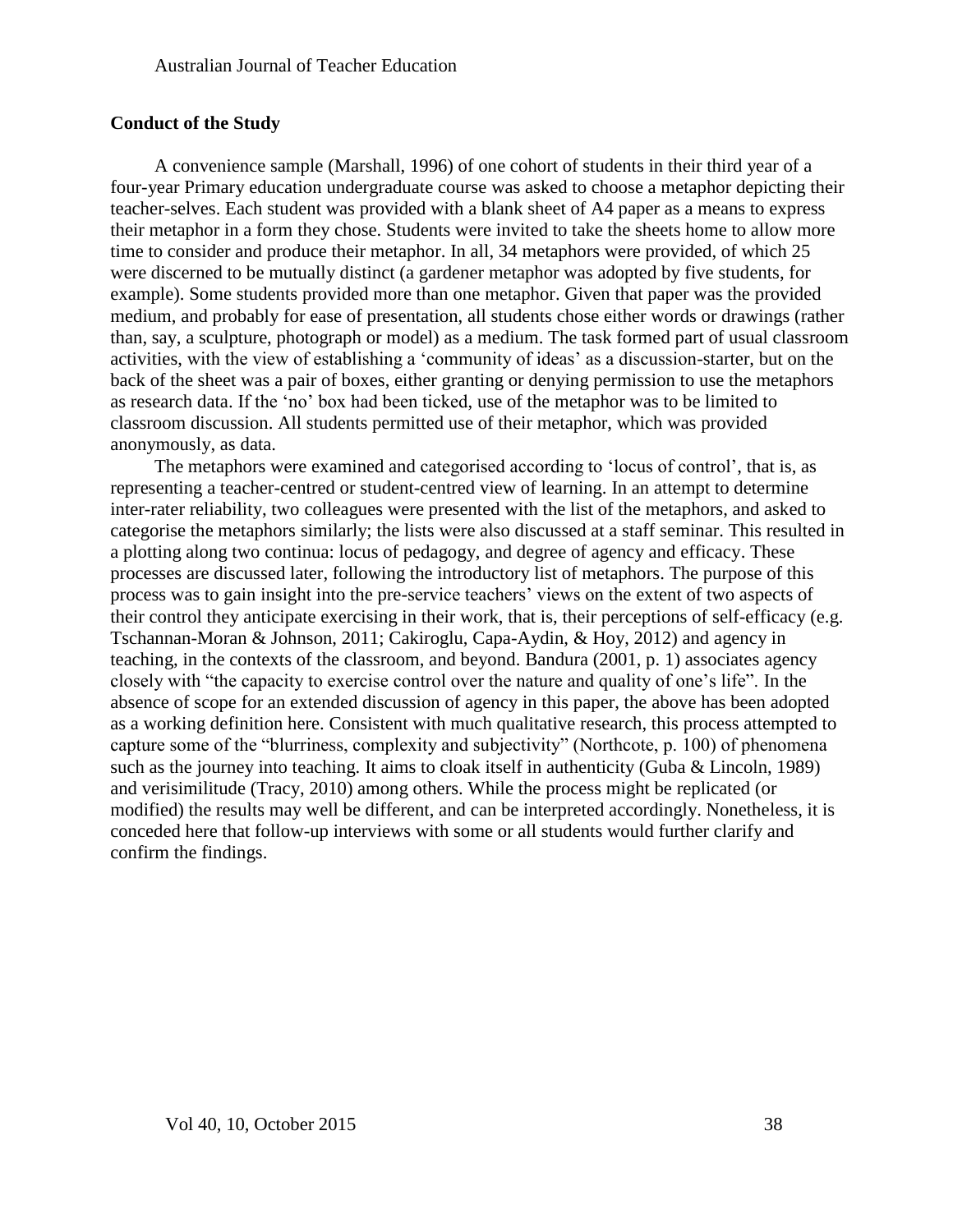### **Findings**

The metaphors largely conformed to those commonly found in previous research. In alphabetical order, they are:

| Actor       | Gardener $(x5)$      | Parrot $(x2)$    |
|-------------|----------------------|------------------|
| (Busy) bee  | Helper               | Performer $(x2)$ |
| Coach       | Helping hand         | Potter           |
| Counsellor  | Lighthouse $(x2)$    | Robot            |
| Doctor      | Motivational speaker | Security         |
| Electrician | Mother/mum (1 each)  | Train driver     |
| Engineer    | Mother penguin       | Tree             |
| Farmer      | Nurse $(x2)$         |                  |
| Fisherman   | Painter              |                  |

Most, if not all, of the metaphors appeared to assume (via the explanation) an implied or explicit 'other', and/or a sense of purpose or product (e.g. the bee); nobody chose ascetic or hermit, for example. This underscores the interpersonal nature of teaching. Many of the metaphors also capture the nurturing dimension of teaching (farmer, gardener, doctor, nurse, counsellor). Nobody chose 'police officer' or 'sheep dog' as a metaphor. Some of the metaphors are ambiguous in the absence of further elaboration from the students. It was presumed that 'security' referred to a metaphorical 'security blanket', but it could also refer to a security guard or bouncer. The mother penguin was presumed to relate to 'traditional' mothering roles, even though male penguins typically take on many of the roles in caring for their young. Some metaphors, such as 'parrot' and 'robot' were difficult to locate in terms of locus of control. These two metaphors appear to place little control within the grasp of either the teacher or the student, and arguably position the former as a mouthpiece of the curriculum. These were the only two metaphors that appeared cynical or pessimistic in tone. Nevertheless, the robot image featured a robot with a heart and a female nurse (Fig. 1). Another student depicted a female performer on a highwire (Fig. 2).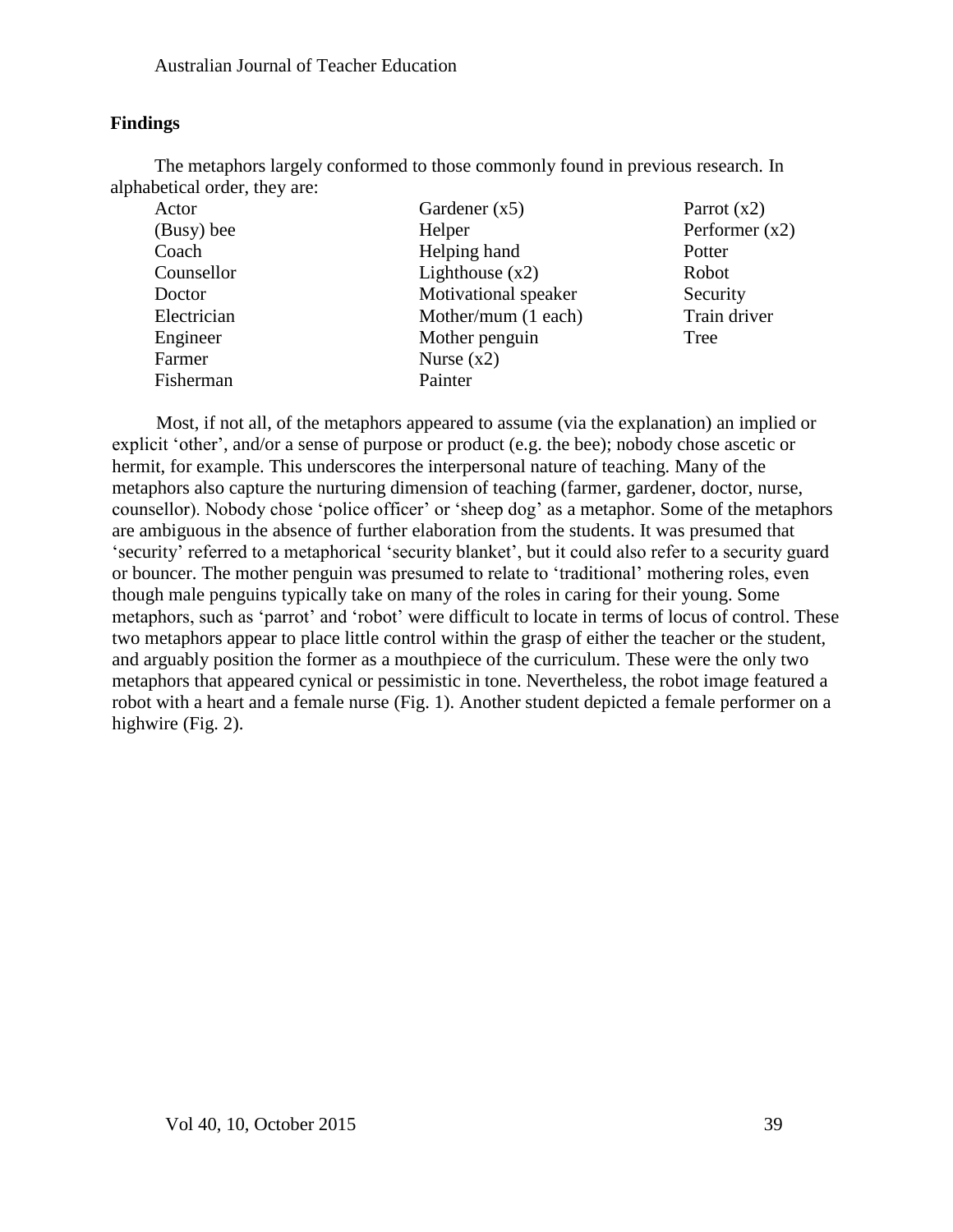

**Figure 1: Nurse and Robot.**



**Figure 2: Performer Metaphor.**

One of the metaphors (doctor) was notable for its reference to children, rather than students, in its accompanying explanation. This led to a tally of the use of the words 'child/ren', as opposed to 'student/s'. 'Students' was much more commonly used than 'children', the ratio being 13:3. The mother penguin metaphor referred to "her young". Some of the students' responses were expressed as similes. The doctor metaphor also made reference to differentiating the curriculum:

> A doctor needs to cater for each individual and take into account their experiences so far. There is no same prescription for each patient. In the same way, a teacher caters for each student … A teacher needs to take into account the child's experiences, abilities and needs. Like a doctor, the teacher must also know how to respond to each child's needs with the best strategies.

The lighthouse "guides students to the shores of knowledge, attempting to direct them away from disaster and shipwreck". For the fisherman (or woman), "when you get a big catch, it's worth it!", even though this requires patience and exposure to the risk of rough seas. A coach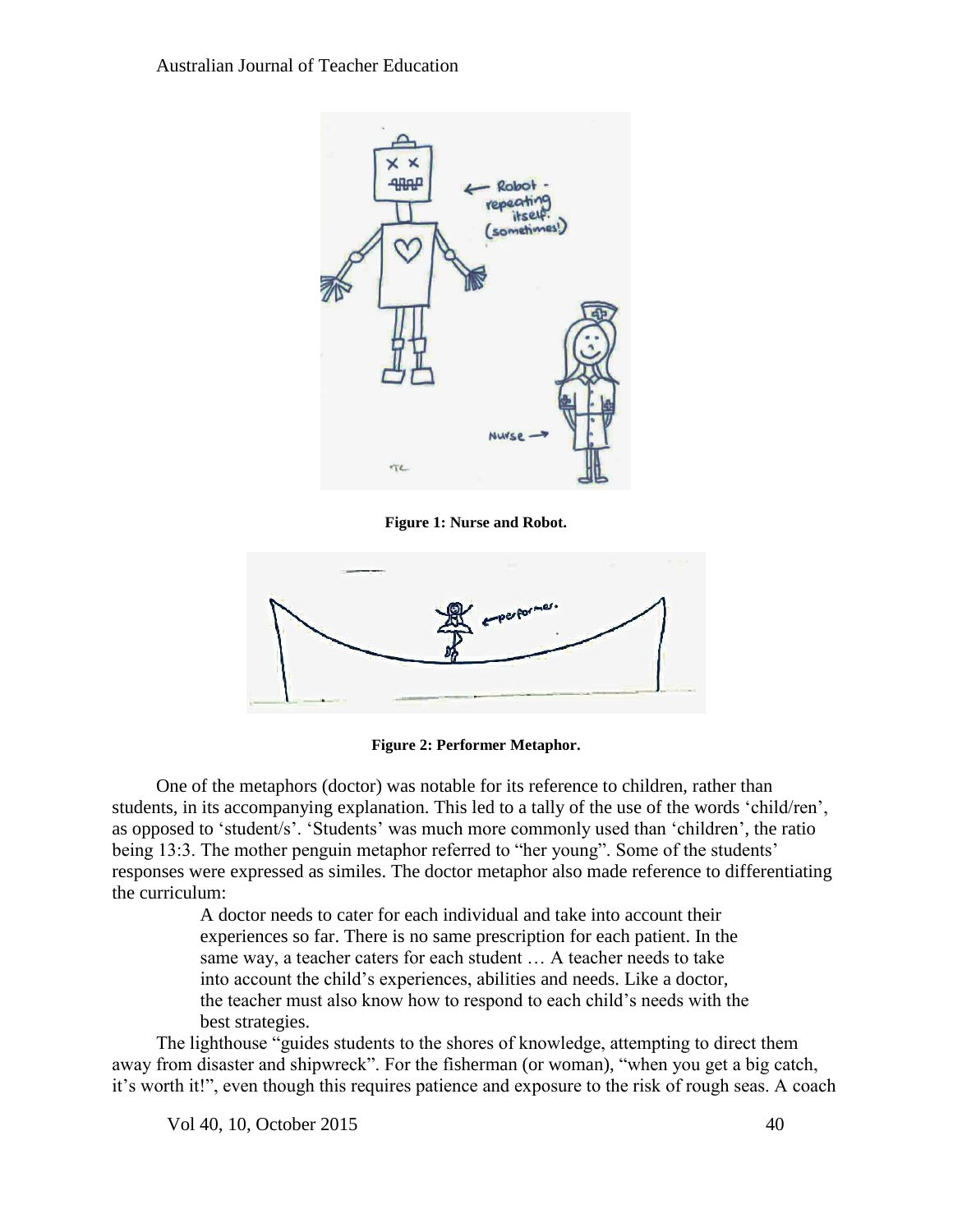is "there to train, encourage, teach, discipline and motivate" even though the students' performance depends on their attitude and willingness to learn and perform at their best. The helping hand encourages, supports, congratulates and cares. The motivational speaker metaphor made specific reference to limited control: "The teacher stresses the importance of things taught and how great it will be for students to apply strategies and knowledge, but it is up to students to walk away and apply what they have heard for their lives". The tree was seen as a protector of the students, and presented an image of strength yet flexibility (bending in the wind). An engineer works at "designing and building students for the future". The mother penguin metaphor alluded to "educating her young on the harsh, ever-changing environment". This appears to confirm traditional mothering roles. The painter's work consists of "applying new knowledge to existing structures". This is reminiscent of a pentimento, in which the earlier coats of paint may be evident, and evokes a notion that change through education may be readily identifiable on close inspection, whether or not this was the author's intention.

The potter metaphor was accompanied by a lengthier explanation: "The hand that supports the outside of the clay represents support, and boundaries. The hand on the inside stretches the clay and expands it into a beautiful shape. It represents love, encouragement and (maybe) adventure". The explanation proceeds to discuss outcomes if either hand becomes dominant. The bee metaphor referred to busyness, focus, outcomes (production of honey for nutrition) and collaboration with other bees. The robot "repeats itself (sometimes!)". An electrician works at "creating the connections to turn the light on".

Other metaphors, while still positioned as teacher-centric, because of the focus on teacher activity or behaviour, nonetheless embodied learner-centred elements. The gardener will help students grow; "we just need to ensure their environment allows them to". Other gardener-related comments included, "planting ideas", eliciting "a passion for learning and growing" and "nurturing and caring for students". For one student, the gardener nurtures and watches as the "seeds grow and flourish". For the gardener of another, "She/he fertilizes and nurtures the growth of young seedlings, and regularly waters them. When they get wild/out of control she must prune them, so the whole garden is balanced and harmonious and all plants have a chance to grow." This perhaps suggests a level of control commensurate with the teacher-centred metaphors. Farmers "rise early, working long, hard hours all day and finish late in the evening. Their work is never-ending as there is always something they could be doing to better the farm." The reference to the intense work of the farmer is reminiscent of the bee metaphor, again perhaps blurring the line between the teacher- and student-centred metaphors. The image accompanying the farmer metaphor was more elaborate than any of the other student drawings (Fig. 3).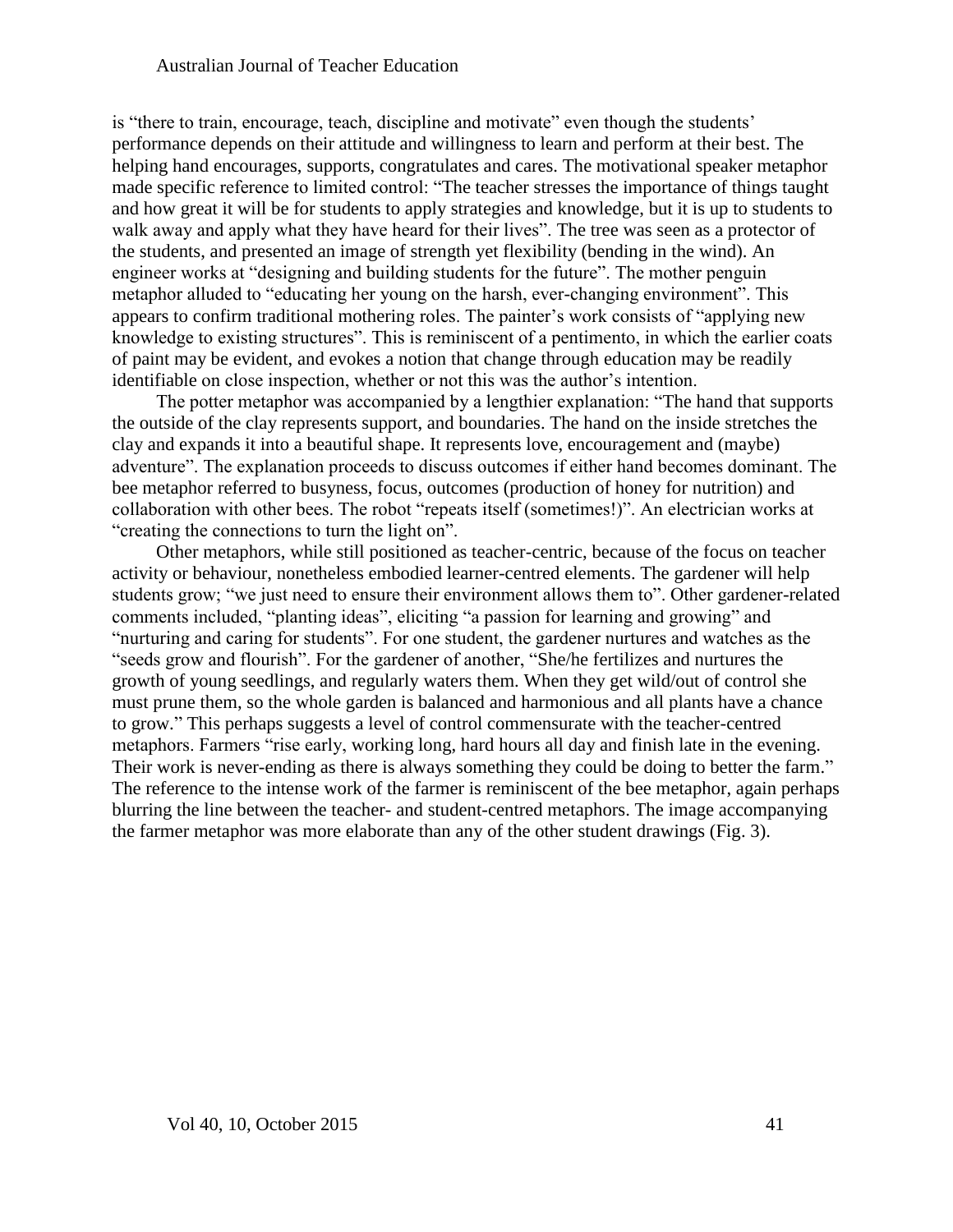Teaching is like<br>farming... Farmers rise early, working long hard hours all day and finish late in the evening. Their work is never ending as there is always something they could be doing to better the farm Learing their<br>work "at work is impossible The same goes for teachers.

**Figure 3: "Teaching is Like Farming …"**

One of the most striking features of the metaphors at first glance was the preponderance of teacher-centred metaphors. At one level, this should not be surprising, as the pre-service teachers were asked to depict or describe themselves as teachers. It may be that, had the students been asked to 'draw a teacher', results may have been different (see Chambers, 1983; Symington & Spurling, 1990). And yet, this choice also appears to defy the learner-centred approaches that appear almost instinctive in their assessment tasks, and that we, as staff, attempt to instil in them, as an alternative to a 'teaching is telling' approach.

Beyond that, identifying trends and categories in the metaphors proved more difficult. Several attempts were made to categorise the metaphors. Locus of control was proposed as a proxy for teacher- or learner-centredness, for inter-rater reliability checks with two other staff members. In the inter-rater process, similarities between the two other colleagues was higher, at 79 per cent, than consistency with my codings, at 64 per cent and 67 per cent respectively. The exercise led to conversations in which we exchanged views and definitions of 'teacher-centred' and 'learner-centred' and of the task. While our different rationales for categorisations made mutual sense, difficulties persisted in categorisation, as did I with this form of categorisation at this point. At a subsequent staff seminar, in discussions with other staff, it emerged that locus of control was an inadequate proxy for pedagogical centricity.

Subsequently, the metaphors were placed on a coaxial grid, the two axes being locus of control, and centre of pedagogy (learner- or teacher-centred), as shown in Fig. 4. This was with a view to mapping two important conditions of the pedagogical condition with regard to control: relative relinquishment or maintenance of control over pedagogy; relative control or lack of control over circumstances such as working conditions, learning outputs, outcomes and the like.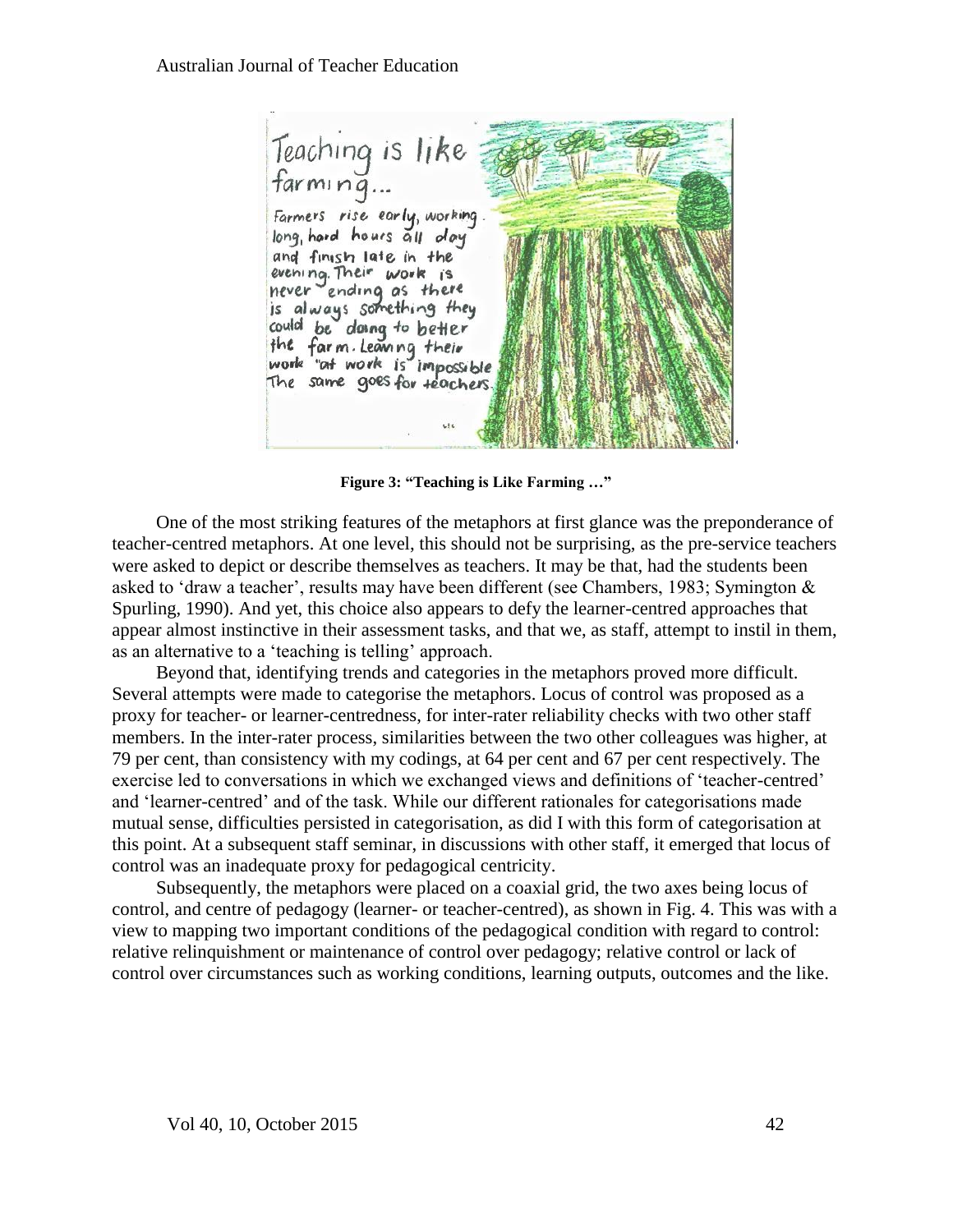

**Figure 4: The Four Quadrants.**

The quadrants in Fig. 4 may be described as follows: Quadrant 1: Teacher-centred, low efficacy. In this scenario, teachers ostensibly exercise high control over pedagogy, but have low control over their circumstances, including the outcomes of their teaching.

Quadrant 2: Teacher-centred, high efficacy. This quadrant features high levels of teacher control over both teaching and other circumstances.

Quadrant 3: Learner-centred, low efficacy. In this circumstance, teachers set out to teach with a learner-centred philosophy in mind. They have little influence over their circumstances. Quadrant 4: Learner-centred, high efficacy. This scenario is characterised by a learner-centred pedagogical approach, and a relatively high degree of control over circumstances and outcomes.

The grid above has not been finessed to the point of relatively positioning each metaphor within its quadrant. To do so would require a level of subjectivity that would be difficult to justify. As it is, the placement of the metaphors in the quadrants is subjective and contestable. The placement of 'tree', for example, was problematic. This, and three other metaphors (gardener, farmer and helping hand) appear to have some elements of learner-centredness in them, in that the gardener or farmer can create an environment for optimal growth. To signify this potential difference, they have been written in italics in the grid.

The electrician and others in the top-right quadrant were deemed to have greater control over related outcomes than those in the top-left quadrant. Three of these five deal with objects rather than people, perhaps according them more control. This issue will be reprised later.

Determination of agency was also problematic. Discussion with colleagues ensued with regard to 'the helping professions'. A colleague commented, "Counsellor has a level of agency … Does a doctor not have agency, a motivational speaker?" In the end it was determined that doctors and motivational speakers have little agency over their clients' subsequent behaviour. Along the other axis, 'counsellor' was placed in 'learner-centred' as opposed the others, because of counsellors' famed (and arguably stereotypical) 'you have to *want* to change' mantra. This again highlights the subjective nature of the construction and interpretation of metaphors.

Other categorisations are, of course, possible. A colleague suggested people-intensive versus mechanical categories. These might be termed 'warm' or 'cold', or 'soft' as opposed to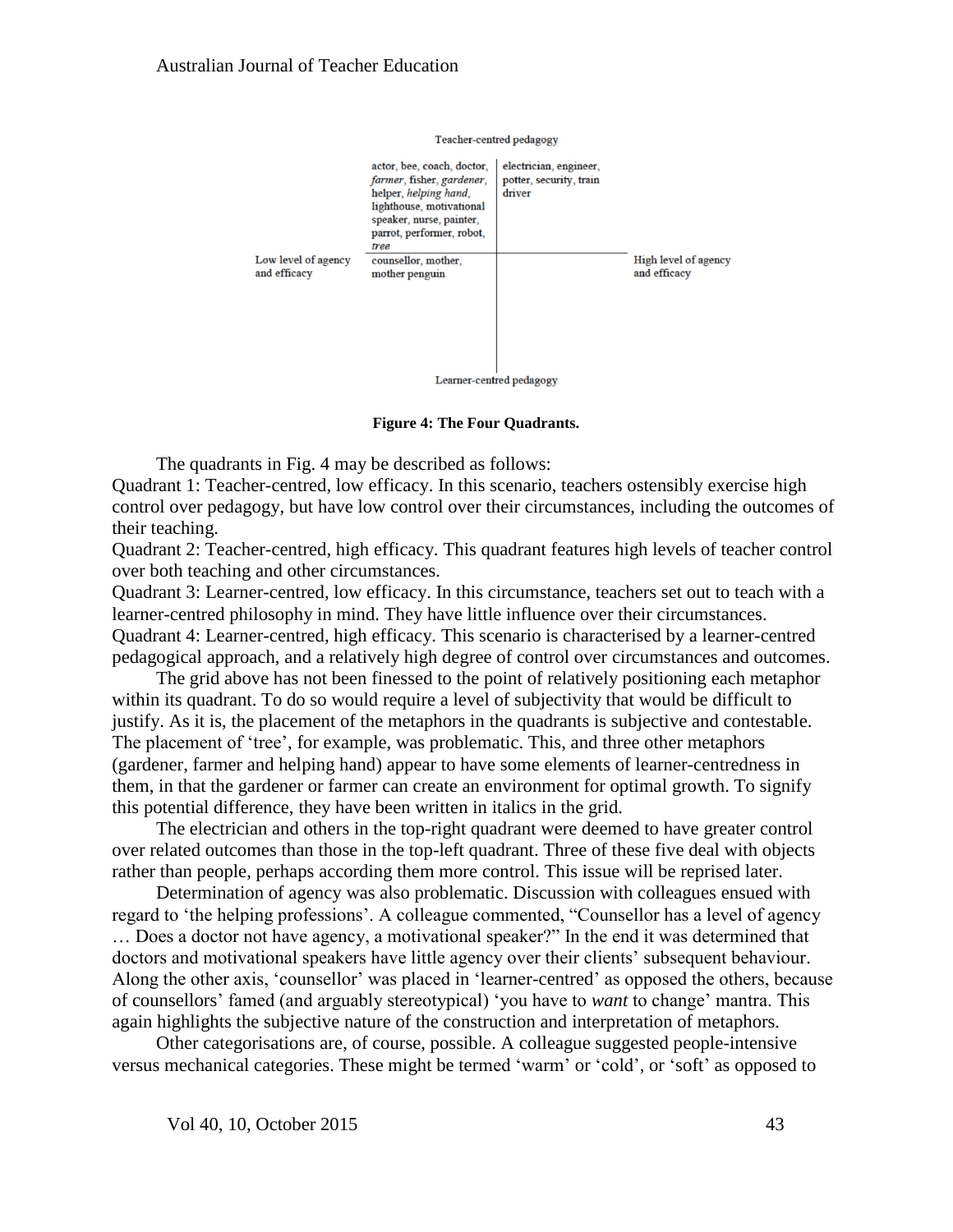'hard' metaphors for teaching. Arguably, and perhaps pessimistically, those presenting 'hard' or 'cold' metaphors might be better prepared for the demands of the early years of teaching.

The determination of an optimal pedagogical circumstances will always be subjective. Nevertheless, inductive or discovery learning, where applicable, appears to have better and longer-lasting effects (Bruder & Prescott, 2013; Entwistle, 2012) despite some concerns such as its time-consuming nature (Bailey & Colley, 2014). Similarly, early career teachers typically complain about the lack of control they have in their work circumstances (Buchanan et al., 2013; Martin, Sass, & Schmidt, 2012). It could therefore be argued that the bottom-right quadrant, featuring learner-centrism and high efficacy, would constitute an optimal teaching circumstance. That being the case, it is interesting and somewhat disconcerting that the majority of responses are in the diagonally opposite, the top-left, quadrant.

Problems are likely to arise if teachers enter the profession with unrealistically high expectations of the power, control and autonomy they will exercise, only to have these ideals deflated or crushed. Those in the bottom-left quadrant, seeing their work as learner-centred, may well yearn for greater levels of efficacy and autonomy in their work. A teacher who is content with a teacher-centric approach, might find satisfaction in the top-right quadrant, in the context of high efficacy. The metaphors presented here suggest an inflated view of the levels of agency that exist in teaching, one that may well be shattered upon entry into the workforce. Moreover, the preponderance of teacher-centred metaphors is also somewhat disconcerting, but may be a function of the task as explained to the pre-service teachers.

#### **Discussion and Implications**

As argued above, an examination of pre-service teachers' metaphors can offer insights into the profession, its members, and how they see their work. Metaphors present a rich and subjective wellspring for interpretation. Their subjectivity is their beauty and their terror. Correspondingly, much of the interpretation is inferential. As a colleague commented, with regard to the process, "It is like 'reading' a diamond and turning it over in your hand to see the facets in continually different lights."

Consistent with previous studies of pre-service teachers, these participants' metaphors present as positive and optimistic, by a clear majority. While the helping hand, for example, encourages, supports, congratulates and cares, it does not chastise, threaten (much less physically punish) or apportion blame. Even the robot, this 'tin man' (see Baum, 1900), has a heart.

As mentioned above, the metaphors raise questions of self-efficacy and agency. While at least some of the metaphors appear to capture the complexity and effort of teaching (bee, farmer, gardener, tight-rope performer), others seem to embody inflated views of the control a teacher exercises. The potter and train driver, for example, exercise considerable control, and offer little in the way of choice. Presuming they are competent, they have a reasonable chance of attaining a successful or at least satisfactory outcome. Of concern is what the beginning years of teaching might do to the idealism and arguably exaggerated sense of control of these teachers. They are likely to be confronted with the reality of little control and, at times, even hostility and resistance from a source they might not suspect – their more experienced colleagues (see, for example, Buchanan, 2012; Johnson et al., 2014). The author of the bee metaphor, for example, may encounter a dearth of collaborative will. This raises the question as to whether the pessimistic metaphor creators in this study are more, or less, 'advanced' in their thinking and understanding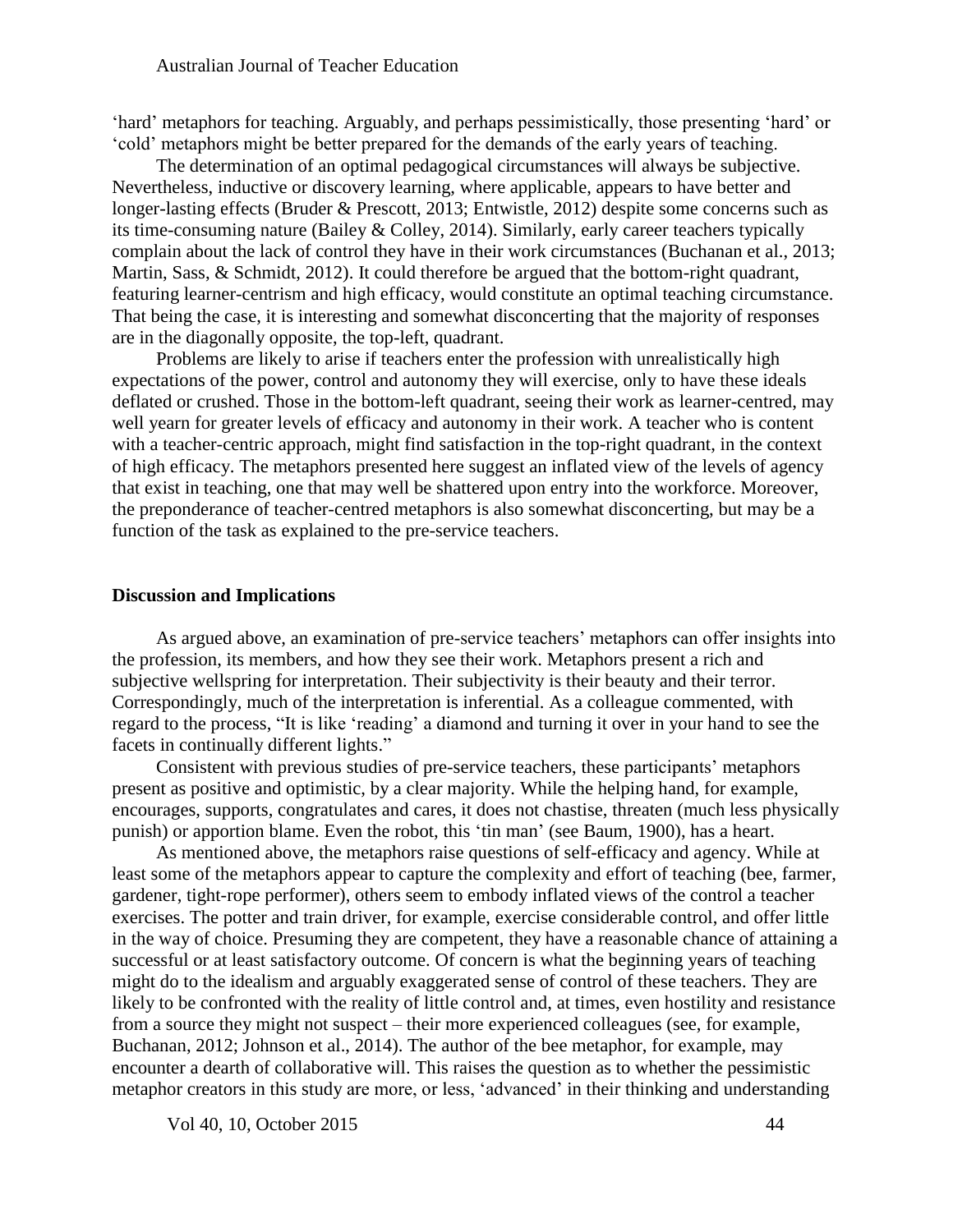than their more idealistic counterparts. Arguably they are more ready for the realities of the profession. In itself, though, this is a rather pessimistic concession to make. As a colleague pointed out, control might come at a cost. The train driver, for example, is confined to the rails. Consistent with the findings of Tannehill and MacPhail (2014), it may be that these teachers' metaphors will become more student-centric with time and experience.

If we are to avoid metaphorically pinning these teacher-butterflies to a corkboard (Craig, 2012), teacher educators need to assist in arming them with a resilience to cope with the demands and constraints of the profession, without causing unnecessary panic. And yet, this in itself is unlikely to be sufficient. The fault lies more with the pin and with the intent behind it than with the butterfly.

It seems strange that beginning teachers would be so surprised by the circumstances in which they find themselves, typically having undertaken several weeks of in-school practice. I attempted to understand this through developing a metaphor of my own. At a now-abandoned amusement park (already an evocative image) in Sydney, there used to be a ride called the *Space Probe*. It lifted your carriage slowly high above the ground, then let you free fall for some time, before magnetic brakes controlled and slowed the fall. While waiting in the queue, I had several opportunities to watch it operate. I boarded feeling well-informed as to what the experience would be like. Nevertheless, as we fell, I earnestly felt that the system has failed, and that we were all crashing to our deaths. Observing did not prepare me for the reality. Similarly, it may be that the highly controlled nature of professional experience offers a false mage of the complexity and demands of teaching.

From this small but typical sample, implications for the profession and for associated professional development can be drawn. The literature appears broadly to embrace learnercentred teaching approaches (e.g. Nuthal, 2007; Schweisfurth, 2013). On this basis, the learnercentred images might be deemed superior to their teacher-centred counterparts. Consequently, a teacher educator eager to promote inductive learning approaches may become disappointed at the metaphors presented here. And yet, teachers enter the profession with dual identities, as teacher and as learner. To the extent that this is the case, then it stands to reason that the teacher-aslearner should be afforded more centrality in professional development and support processes provided by their schools, jurisdictions and their more senior colleagues (Schuck et al., 2012). In some circumstances, this is being pursued with vigour, imagination and enthusiasm (McDonough, 2014), but by no means universally. Regrettably, the optimism and enthusiasm the new teachers bring to their schools may become a source of resentment-driven hostility or indifference among their senior colleagues.

The literature appears in agreement that the student does not arrive in class as a *tabula rasa*, a blank or 'blanked' slate (Duschinski, 2014). Consistent with this, it is valuable to avoid treating beginning teachers as such. They arrive armed not only with knowledge and experience relevant to their work; they also bring with them aspirations and ideals about their work and its importance that can serve to refresh the profession, and its more longstanding members, if they are open to this. At a more personal level, the visions and metaphors new teachers typically carry with them into the profession may, in turn, carry them through some of the darker and more difficult days of the job. As such, the findings from this study have the potential to raise levels of teacher satisfaction, and reduce levels of teacher attrition.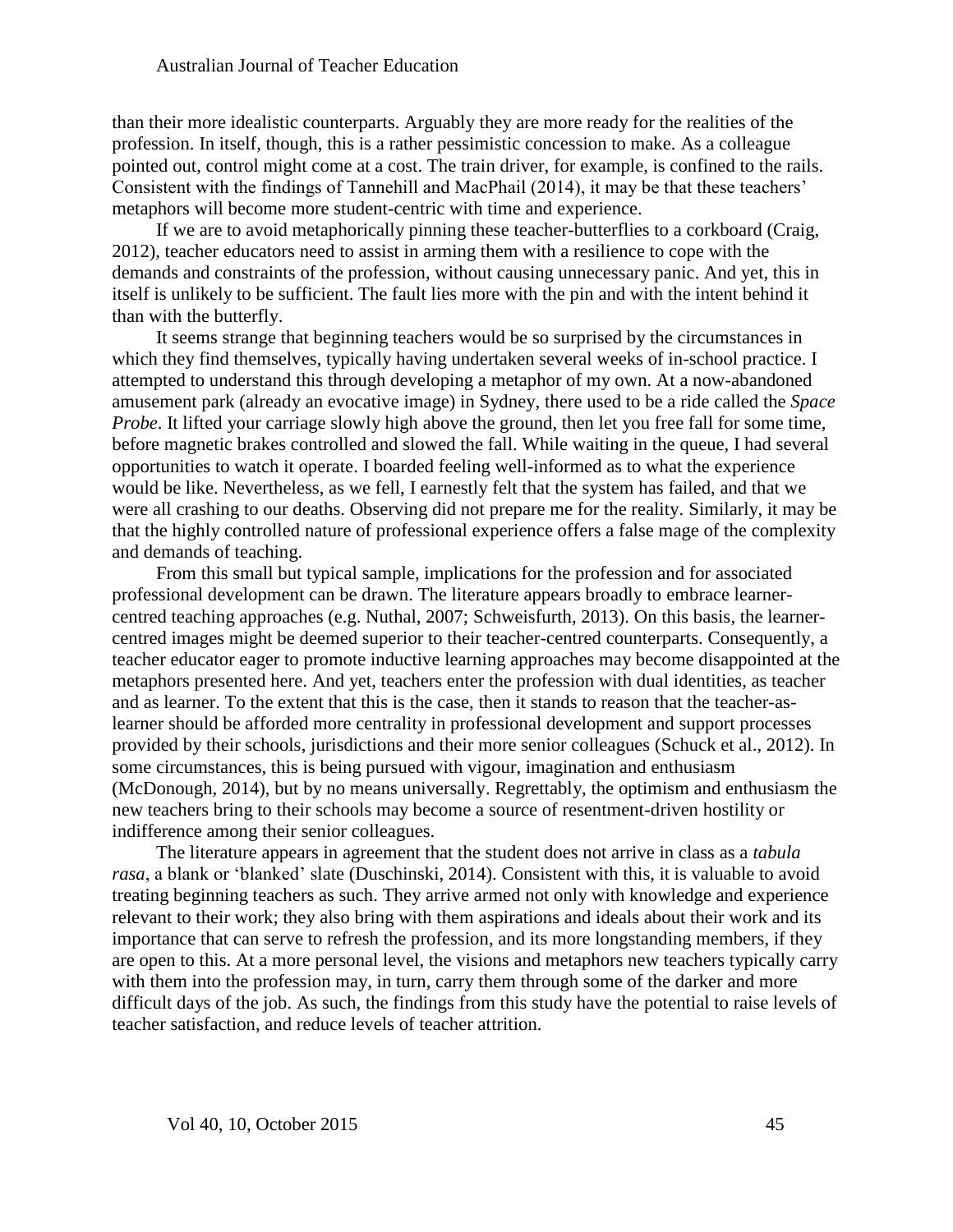#### **Limitations**

As mentioned previously, a desire to furnish 'right answers' (Tannehill & MacPhail, 2014) can distort or mask more forthright, accurate answers on the part of respondents, even in an anonymous response. Arguably, respondents might be driven into competition to provide the most sophisticated, or the most striking, potent, moving or romantic metaphor. Nevertheless, this is potentially of value, as it encourages idealism, and may serve as a self-fulfilling prophecy. A quest for the most cryptic metaphor might fulfil self-enlightenment, but may fail to enlighten others, in the absence of explanation. In any case, to the extent to which this operates, it is part of a learning (and socialisation) process undertaken by teachers, and is likely to lead to greater insight on the part of respondents. In other words, the process of eliciting metaphors has the potential to be educative, to "do pedagogical work" (Tinning, 2010, p. 88). While this cohort of pre-service teachers is, as conceded above, small, its responses are broadly consistent with previous studies. That being the case, the sample might also be likely to have predictive validity for these teachers-to-be, unless circumstances typical of the early years of teaching have changed markedly since previous studies.

#### **Future Research and Applications**

Metaphors will remain a rich source of eliciting information about those who compose them. Metaphor is a commonly understood device among an educated public. It does not require specialist knowledge. As such it might take advantage of a commonality of language among teachers and researchers. Moreover, metaphors are succinct, and while potentially complex in their construction, they are relatively easily communicated. As noted above, metaphors have potential as powerful discussion-starters, intra- and interpersonally. As implicated in the preceding sentences, metaphors are inductive, and creative. Teachers regularly speak of being creative in their work, but less often refer to themselves as creators. Less frequently do they discuss what they will create or will have created. Linked to this, do words and images unnecessarily restrict our metaphors, and thereby the scope of our creativity and imagination in teaching?

More widespread elicitation and study of metaphors may prove productive in both pre- and in-service contexts. Explorations could focus on questions such as: Who might be allies and adversaries in the formation of improved pedagogical dreams, visions and metaphors? Do metaphors surrender to or defy experience and 'evidence'? If so, how does this happen? How, and under what circumstances, are metaphors and the beliefs that spawn them deconstructed and reconstructed? Respondents could be asked what is their most dreaded metaphor (one they might usually deny, flee or repress). Research into the effects of professional development, including accreditation processes, on teacher dreams and metaphors could be instructive. In turn, how can this knowledge be used to shape the profession, schools and systems?

As an extension of metaphor plotlines (Pinnegar et al., 2011), teachers in the middle and/or at the end of their careers could be invited to provide metaphors that describe themselves and their work. It is conceivable that longstanding teachers might resist such an exercise (Bullough, 2001). Interestingly, there appears to be little resistance on the part of pre-service teachers to engage in such a process, although it should be noted that in some cases, its undertaking was an assessable activity, albeit on a pass-fail basis. Similarly, this could form part of in-service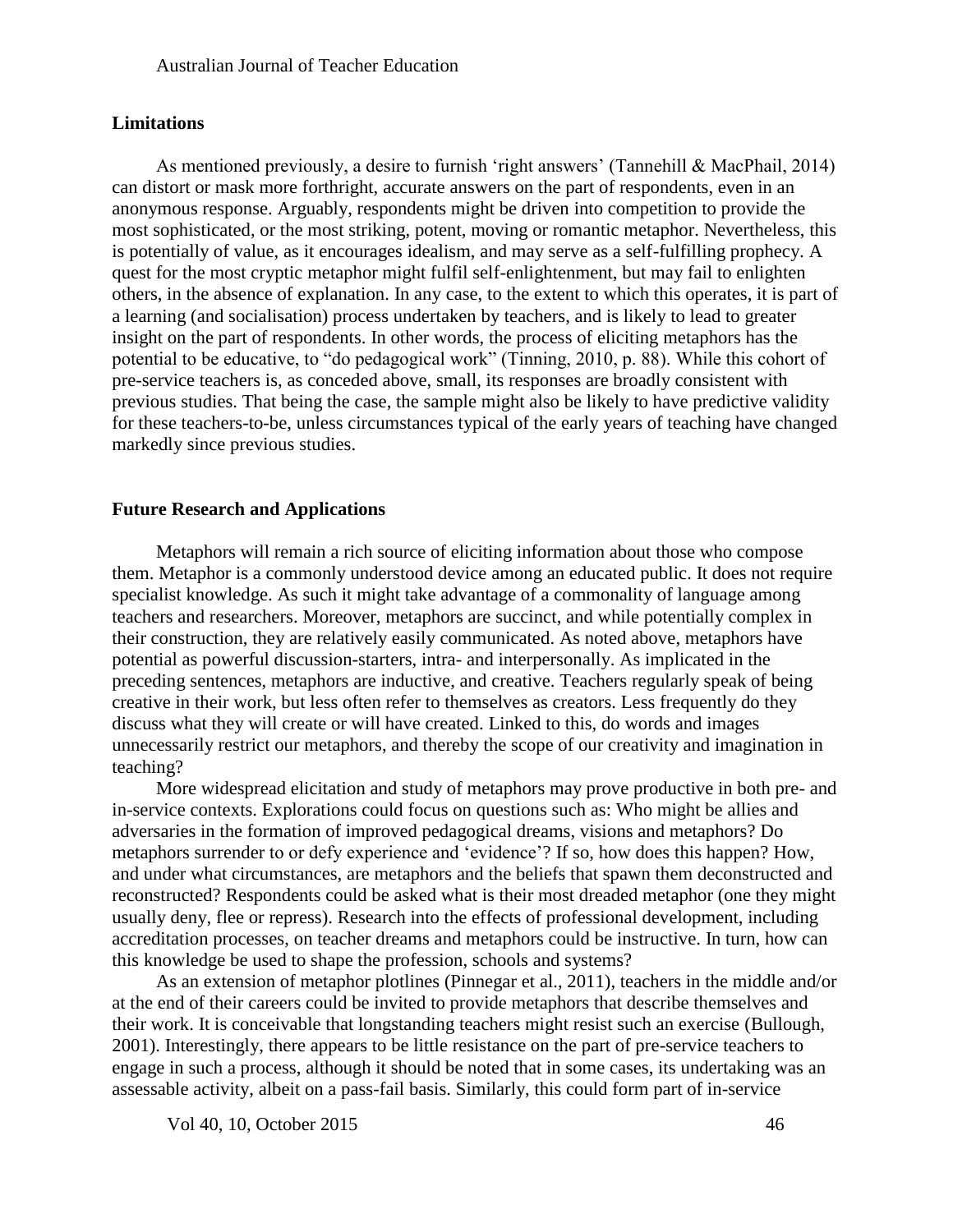professional development for teachers. The findings here also have implications for teacher education programs, particularly in terms of making visible the beliefs-practice link (Northcote, 2009).

Suffice it to say, in at least some situations experienced teachers may retain little will, energy or enthusiasm to inspire, motivate and encourage their newer counterparts. While this is understandable in the context of the heavy demands on teachers' energy, emotions and time, it is regrettable in a profession whose core business is teaching and learning. To the extent that educational jurisdictions can find means to assist and support and (re-)energise experienced teachers in being good models and educators for their junior colleagues, this is an investment in the profession and its work, and is likely to pay worthwhile dividends. The elicitation of and attention to early career teachers' metaphors for themselves and their work may serve as one means of understanding the needs, hopes, aspirations and fears of newcomers to the profession, and as a starting point for consideration of appropriate responses.

# **References**

- Alsup, J. (2006). *Teacher identity discourses: Exploring personal and professional spaces*. Mahwah, NJ: Lawrence Earlbaum Associates Inc.
- Anspal, T., Eisenschmidt, E., & Löfström, E. (2012). Finding myself as a teacher: Exploring the shaping of teacher identities through student teachers' narratives. *Teachers and Teaching: Theory and Practice, 18*(2), 197–216. <http://dx.doi.org/10.1080/13540602.2012.632268>
- Aubusson, P., Harrison, A., & Ritchie, S. (2006). *Metaphor and analogy in science education*. Dordrecht: Springer. <http://dx.doi.org/10.1007/1-4020-3830-5>
- Bailey, G., & Colley, H. (2014). 'Learner-centred' assessment policies in further education: Putting teachers' time under pressure. *Journal of Vocational Education & Training, 67*(2), 153–168.<http://dx.doi.org/10.1080/13636820.2014.983956>
- Bandura, A. (2001). Social cognitive theory: An agentic perspective. *Annual Review of Psychology, 52*, 1-26. Netherlands: Springer. <http://dx.doi.org/10.1146/annurev.psych.52.1.1>
- Baum, L. (1900). *The wonderful wizard of Oz*. USA: George M. Hill Company.
- Beauchamp, C., & Thomas, L. (2009). Understanding teacher identity: An overview of issues in the literature and implications for teacher education. *Cambridge Journal of Education, 39*(2), 175–189. <http://dx.doi.org/10.1080/03057640902902252>
- Beauchamp, C., & Thomas, L. (2011). New teachers' identity shifts at the boundary of teacher education and initial practice. *International Journal of Educational Research, 50*(1), 6–13. <http://dx.doi.org/10.1016/j.ijer.2011.04.003>
- Boud, D., & Hager, P. (2012). Re-thinking continuing professional development through changing metaphors and location in professional practices. *Studies in Continuing Education, 34*(1), 17–30.<http://dx.doi.org/10.1080/0158037X.2011.608656>
- Bruder, R., & Prescott, A. (2013). Research evidence on the benefits of IBL. *ZDM Mathematics Education, 45*(6), 811–822. <http://dx.doi.org/10.1007/s11858-013-0542-2>
- Buchanan, J. (2006). Splashing in Puddles? What my teaching and research tell me about my teaching and research*.* In P. Aubusson & S. Schuck (Eds.). T*eacher learning and development: The mirror maze* (pp. 131–144). Amsterdam: Klewer/Springer. [http://dx.doi.org/10.1007/978-1-4020-4642-1\\_8](http://dx.doi.org/10.1007/978-1-4020-4642-1_8)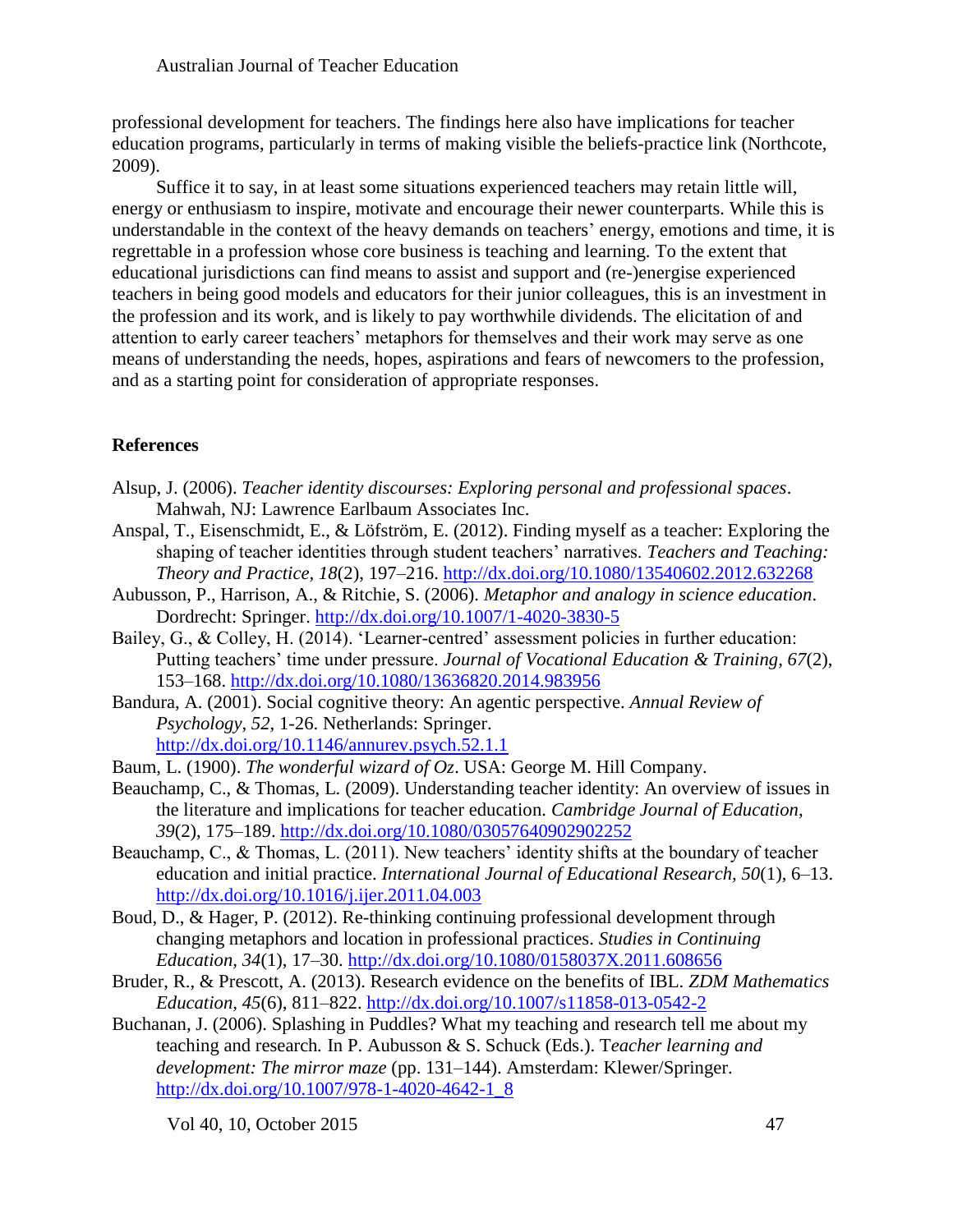- Buchanan, J. (2011). Teacher dis/appointments: Transitions into and out of teaching. *Curriculum Perspectives, 31*(1), 12–24.
- Buchanan, J. (2012). Improving the quality of teaching and learning: A teacher-as-learnercentred approach. *The International Journal of Learning, 18*(10), 345–356.
- Buchanan, J. Prescott, A., Schuck, S., Aubusson, P., Burke, P., & Louviere, J. (2013). Teachers and attrition: Views of early career teachers. *Australian Journal of Teacher Education, 38(*3), 112–129.<http://dx.doi.org/10.14221/ajte.2013v38n3.9>
- Bullough, R. (1992). Beginning teacher curriculum decision making, personal teaching metaphors, and teacher education. *Teaching and Teacher Education, 8*(3), 239– 252. [http://dx.doi.org/10.1016/0742-051X\(92\)90023-V](http://dx.doi.org/10.1016/0742-051X(92)90023-V)
- Bullough, R. (1997) Becoming a teacher: Self and the social location of teacher education. *International handbook of teachers and teaching* (Vol. 3). Dordrecht: Springer, 79– 134. [http://dx.doi.org/10.1007/978-94-011-4942-6\\_3](http://dx.doi.org/10.1007/978-94-011-4942-6_3)
- Bullough, R. (2001). *Becoming a student of teaching: Linking knowledge production and practice*. New York: RoutledgeFalmer.
- Bullough, R., & Knowles, G. (1991). Teaching and nurturing: Changing conceptions of self as teacher in a case study of becoming a teacher. *International Journal of Qualitative Studies in Education, 4*(2), 121–140. <http://dx.doi.org/10.1080/0951839910040203>
- Cakiroglu, J., Capa-Aydin, Y., & Hoy, A. (2012). Science teaching efficacy beliefs. *Second international handbook of science education* (pp. 449–461). Netherlands: Springer. [http://dx.doi.org/10.1007/978-1-4020-9041-7\\_31](http://dx.doi.org/10.1007/978-1-4020-9041-7_31)
- Chambers, D. (1983). Stereotypic images of the scientist: The Draw‐a‐Scientist Test. *Science education*, *67*(2), 255-265. <http://dx.doi.org/10.1002/sce.3730670213>
- Craig, C. (2012). "Butterfly under a pin": An emergent teacher image amid mandated curriculum reform. *Journal of Educational Research, 105*(2), 90– 101. <http://dx.doi.org/10.1080/00220671.2010.519411>
- Duschinski, 2014). Tabula rasa. In T. Teo (Ed.). *Encyclopedia of critical psychology* (pp. 1923– 1927). Netherlands: Springer.
- Eren, A., & Tekinarslan, E. (2013). Prospective teachers' metaphors: Teacher, teaching, learning, instructional material and evaluation courses. *International Journal of Social Sciences and Education, 3*(2), 435–445.
- Etelälpelto, A., Vähäsantanen, K., Hökkä, P., & Paloneimi, S. (2014). Chapter 24 Identity and agency in professional learning. In S. Billett, C. Harteis & H. Gruber (Eds.). *International handbook of research in professional and practice-based learning* (pp. 645–772). Netherlands: Springer,
- Fives, H., & Buehl, M. (2012). Spring cleaning for the "messy" construct of teachers' beliefs: What are they? Which have been examined? What can they tell us? In K. Harris, T. Graham & T. Urdan (Eds.). *Educational psychology handbook: Vol 2. Individual differences and cultural contextual factors*. USA: American Psychological Association.
- Guba, E. & Lincoln, Y. (1989). *Fourth generation evaluation.* Newbury Park, CA: Sage.
- Hamman, D., Coward, F., Johnson, L., Lambert, M., Zhou, Li., & Indiatsi, J. (2013). Teacher possible selves: How thinking about the future contributes to the formation of professional identity. *Self and identity, 12*(2), 307–336.
	- <http://dx.doi.org/10.1080/15298868.2012.671955>
- Ingersoll, R. (2012). Beginning teacher induction: What the data tell us. *Phi Delta Kappan, 93*(8), 47–51. <http://dx.doi.org/10.1177/003172171209300811>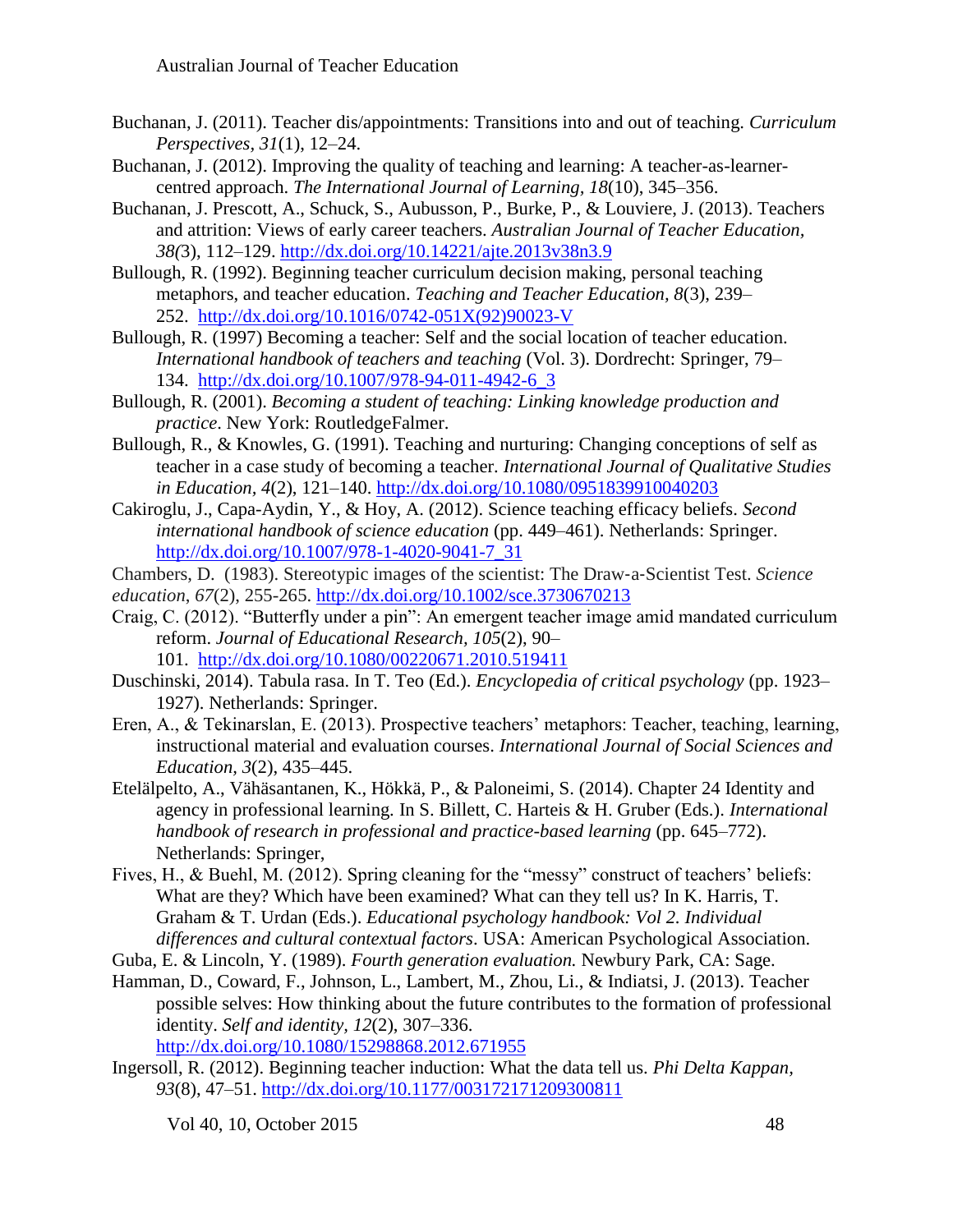- Johnson, B., Brown, B., Le Cornu, R., Peters, J., Sullivan, A., Pearce, J., & Hunter, J. (2014). Promoting early career teacher resilience: A framework for understanding and acting. *Teachers and Teaching: Theory and Practice, 20*(5), 530–546 [http://dx.doi.org/10.1080/13540602.2014.937957.](http://dx.doi.org/10.1080/13540602.2014.937957)
- Kelchtermans, G. (2009). Who I am in how I teach is the message: Self-understanding, vulnerability and reflection. *Teachers and Teaching, 15*(2), 257–272. <http://dx.doi.org/10.1080/13540600902875332>
- Kwo, O., & Intrator, S. (2004). Uncovering the inner power of teachers' lives: Towards a learning profession. *International Journal of Educational Research, 41*(4-5) 281–291. <http://dx.doi.org/10.1016/j.ijer.2005.08.001>
- LaBoskey, V. (2004). The methodology of self-study and its theoretical underpinnings. In J. Loughran, M. Hamilton, V. Laboskey & T. Russell (Eds.). *International handbook of selfstudy of teaching and teacher education practices* (Vol. 12, pp. 817–869). New York: Springer. [http://dx.doi.org/10.1007/978-1-4020-6545-3\\_21](http://dx.doi.org/10.1007/978-1-4020-6545-3_21)
- Loughran, J. (2004). A history and context of self-study or teaching and teacher education practices. In J. Loughran, M. Hamilton, V. Laboskey & T. Russell (Eds.). *International handbook of self-study of teaching and teacher education practices* (Vol. 12, pp. 7–39). New York: Springer. [http://dx.doi.org/10.1007/978-1-4020-6545-3\\_1](http://dx.doi.org/10.1007/978-1-4020-6545-3_1)
- Marshall, M. (1996). Sampling for qualitative research. *Family Practice, 13*(6), 522-525. <http://dx.doi.org/10.1093/fampra/13.6.522>
- McDonough, S. (2014). Rewriting the script of mentoring pre-service teachers in Third Space: Exploring tensions of loyalty, obligation and advocacy. *Teaching and Teacher Education, 10*(3), 210–221. <http://dx.doi.org/10.1080/17425964.2014.949658>
- Northcote, M. & Featherstone, T. (2006). New metaphors for teaching and learning in a university context. In Critical visions: Proceedings of the  $29<sup>th</sup>$  Annual HERDSA Conference, Perth, WA, 10-12 July, pp. 251-258. Retrieved from http://research.avondale.edu.au/cgi/viewcontent.cgi?article=1018&context=edu\_conferenc es
- Northcote, M. (2009). Educational beliefs of higher education teachers and students: Implications for teacher education. *Australian Journal of Teacher Education*, *34*(3), 69-81. <http://dx.doi.org/10.14221/ajte.2009v34n3.3>
- Northcote, M. (2012). Selecting criteria to evaluate qualitative research. *Education papers and journal articles*. Paper 38.
- Nuthall, (2007). *The hidden lives of learners*. New Zealand: NZCER Press.
- Patchen, T., & Crawford, T. (2011). From gardeners to tour guides: The epistemological struggle revealed in teacher-generated metaphors of teaching. *Journal of Teacher Education, 62*(3), 286–298.<http://dx.doi.org/10.1177/0022487110396716>
- Pinnegar, S., Mangelson, J., Reed, M., & Groves, S. (2011). Exploring preservice teachers' metaphor plotlines. *Teaching and Teacher Education, 27*, 639–647. <http://dx.doi.org/10.1016/j.tate.2010.11.002>
- Rodgers, C., & Scott, K. (2008). The development of the personal self and professional identity in learning to teach. In M. Cochran-Smith, S. Feiman-Nemser, D. McIntyre & K. Demers (Eds.) *Handbook of research on teacher education: Enduring questions and changing contexts* (pp. 732–755). New York: Routledge.